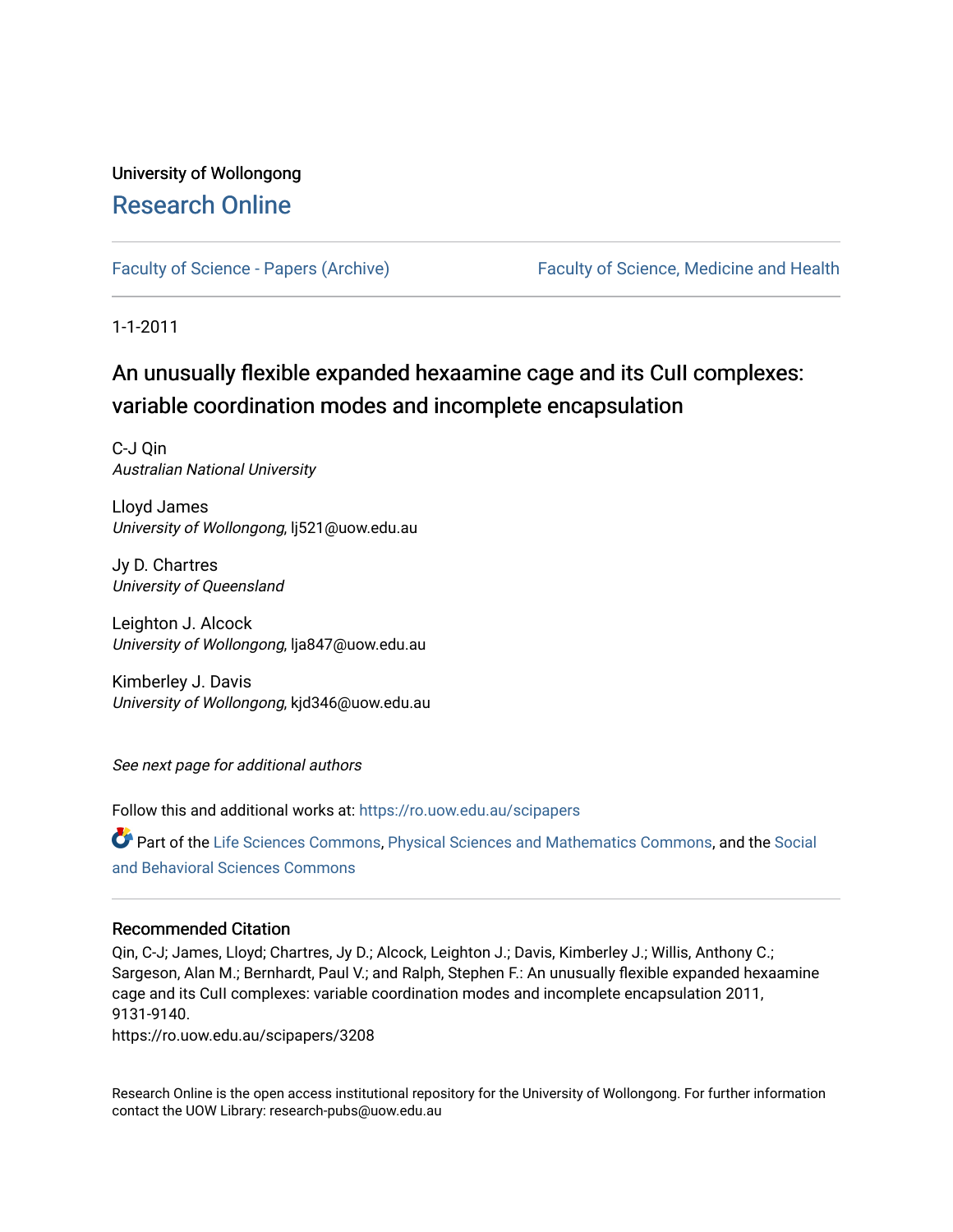# An unusually flexible expanded hexaamine cage and its CuII complexes: variable coordination modes and incomplete encapsulation

# **Abstract**

The bicyclic hexaamine "cage" ligand Me 8tricosaneN 6 (1,5,5,9,13,13,20,20-octamethyl-3,7,11,15,18, 22-hexaazabicyclo[7.7.7]tricosane) is capable of encapsulating octahedral metal ions, yet its expanded cavity allows the complexed metal to adopt a variety of geometries comprising either hexadentate or pentadentate coordination of the ligand. When complexed to Cu II the lability of the metal results in a dynamic equilibrium in solution between hexadentate- and pentadentate- coordinated complexes of Me 8tricosaneN 6. Both [Cu(Me 8tricosaneN 6)](ClO 4) 2 (6-coordinate) and [Cu(Me 8tricosaneN 6)](S 2O 6) (5-coordinate) have been characterized structurally. In weak acid (pH 1) a singly protonated complex [Cu(HMe 8tricosaneN 6)] 3+ has been isolated that finds the ligand binding as a pentadentate with the uncoordinated amine being protonated. vis-NIR and electron paramagnetic resonance (EPR) spectroscopy show that the predominant solution structure of  $[Cu(Me 8tricosaneN 6)]$  2+ at neutral pH comprises a five-coordinate, square pyramidal complex. Cyclic voltammetry of the square pyramidal [Cu(Me 8tricosaneN 6)] 2+ complex reveals a reversible Cu II/I couple. All of these structural, spectroscopic, and electrochemical features contrast with the smaller cavity and well studied "sarcophagine" (sar, 3,6,10,13,16,19-hexaazabicyclo[6.6. 6]eicosane) Cu II complexes which are invariably hexadentate coordinated in neutral solution and cannot stabilize a Cu I form. 2011 American Chemical Society.

# Keywords

unusually, flexible, expanded, hexaamine, cage, its, CuII, complexes, variable, coordination, modes, incomplete, encapsulation, CMMB

# **Disciplines**

Life Sciences | Physical Sciences and Mathematics | Social and Behavioral Sciences

# Publication Details

Qin, C., James, L., Chartres, J. D., Alcock, L. J., Davis, K. J., Willis, A. C., Sargeson, A. M., Bernhardt, P. V. and Ralph, S. F. (2011). An unusually flexible expanded hexaamine cage and its CuII complexes: variable coordination modes and incomplete encapsulation. Inorganic Chemistry, 50 (18), 9131-9140.

# Authors

C-J Qin, Lloyd James, Jy D. Chartres, Leighton J. Alcock, Kimberley J. Davis, Anthony C. Willis, Alan M. Sargeson, Paul V. Bernhardt, and Stephen F. Ralph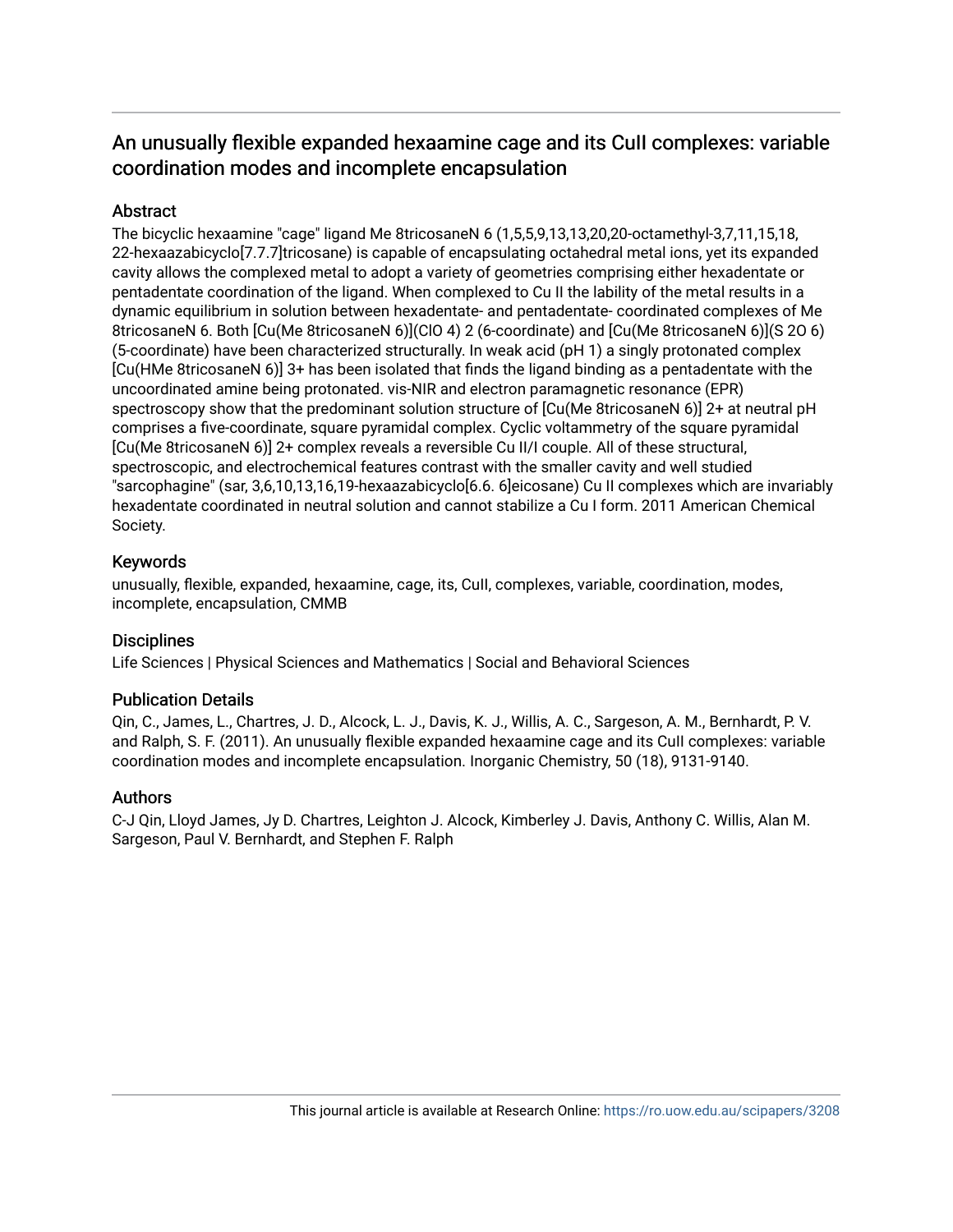# An Unusually Flexible Expanded Hexaamine Cage and Its Cu<sup>II</sup> Complexes: Variable Coordination Modes and Incomplete Encapsulation

Chang-Jin Qin,† Lloyd James,‡ Jy D. Chartres,§ Leighton J. Alcock,‡ Kimberley J. Davis,‡ Anthony C. Willis,† Alan M. Sargeson,<sup>+,||</sup> Paul V. Bernhardt,<sup>\*,§</sup> and Stephen F. Ralph<sup>\*,‡</sup>

† Research School of Chemistry, Australian National University, Canberra ACT 0200, Australia

‡ School of Chemistry, University of Wollongong, New South Wales 2522, Australia

§ School of Chemistry and Molecular Biosciences, University of Queensland, Brisbane, Queensland 4072, Australia

S Supporting Information

**FIGURISHITY**<br> **FIGURE Expanded Hexaamine Cage and Its Cu<sup>11</sup> Complexes:<br>
<b>Expanded Hexaamine Cage and Its Cu<sup>11</sup> Complexes:<br>
<b>Exhibition** Modes and Incomplete Encapsulation<br> **Exhibition** Modes and Incomplete Encapsulatio ABSTRACT: The bicyclic hexaamine "cage" ligand Me<sub>8</sub>tricosane $N_6$  (1,5,5,9,13,13,20,20octamethyl-3,7,11,15,18,22-hexaazabicyclo[7.7.7]tricosane) is capable of encapsulating octahedral metal ions, yet its expanded cavity allows the complexed metal to adopt a variety of geometries comprising either hexadentate or pentadentate coordination of the ligand. When complexed to  $Cu<sup>II</sup>$  the lability of the metal results in a dynamic equilibrium in solution between hexadentate- and pentadentate-coordinated complexes of Me<sub>8</sub>tricosaneN<sub>6</sub>. Both  $[Cu(Me_8tricosaneN<sub>6</sub>)](ClO<sub>4</sub>)<sub>2</sub>$  (6-coordinate) and  $[Cu(Me_8tricosane N_6$ ](S<sub>2</sub>O<sub>6</sub>) (5-coordinate) have been characterized structurally. In weak acid (pH 1) a singly protonated complex  $\left[\mathrm{Cu}(\mathrm{HMe}_8\mathrm{tricosaneN}_6)\right]^{3+}$  has been isolated that finds the ligand binding as a pentadentate with the uncoordinated amine being protonated. vis-NIR and electron paramagnetic resonance  $(EPR)$  spectroscopy show that the predominant solution structure of  $\left[\text{Cu(Me_8tricosaneN_6)}\right]^{2^{\frac{1}{4}}}$  at neutral pH comprises a five-coordinate, square pyramidal complex. Cyclic voltammetry of the square pyramidal



 $\left[\text{Cu(Me}_{8}\text{tricosaneN}_{6})\right]^{2+}$  complex reveals a reversible  $\text{Cu}^{\text{II/I}}$  couple. All of these structural, spectroscopic, and electrochemical features contrast with the smaller cavity and well studied "sarcophagine" (sar, 3,6,10,13,16,19-hexaazabicyclo[6.6.6]eicosane) Cu<sup>11</sup> complexes which are invariably hexadentate coordinated in neutral solution and cannot stabilize a  $\mathrm{Cu}^\mathrm{I}$  form.

### **INTRODUCTION**

The macrocyclic cage ligands sepulchrate (sep or 1,3,6,8,10,- 13,16,19-octaazabicyclo $[6.6.6]$ icosane)<sup>1</sup> and sarcophagine (sar or 3,6,10,13,16,19-hexaazabicyclo $[6.6.6]$ eicosane)<sup>2</sup> and substituted analogues (Chart1) occupy a pivotal place in coordination chemistry. Through systematic investigations of the transition metal coordination chemistry of sep and sar, unique physical properties of their complexes have emerged such as extreme resistance to dissociation<sup>3</sup> and racemization.<sup>4</sup> These properties have led to some important applications particularly in medicinal chemistry through the development of a functionalized ligand based on  $(NH<sub>2</sub>)<sub>2</sub>$ sar (Chart1) through complexation of <sup>64</sup>Cu<sup>II</sup> for diagnostic positron emission tomography (PET) imaging.<sup>5,6</sup>

It has been well established that truly novel properties can arise through tuning the macrocyclic ring size, and these have led to many applications of macrocycles such as the expanded porphyrin family, $7-9$  crown ethers,<sup>10</sup> and cryptands<sup>11,12</sup> whose ring size has been varied to suit the size of the guest ion or molecule. There are many other well studied families of organic hosts whose selectivity has been fine-tuned for guest binding by adjustment of the macrocyclic size and shape.  $13-15$ 

A natural evolution of our research was to expand the macrocyclic ring size of sar by lengthening the three "straps" connecting each triamine "cap" of the ligand. This led to the expanded macrobicyclic hexaamine Me<sub>5</sub>tricosane $N_6$  (1,5,9,13,20pentamethyl-3,7,11,15,18,22-hexaazabicyclo[7.7.7]tricosane)

whose complexes indeed exhibited remarkable structural, electronic, and spectroscopic properties $16-20$  compared with the smaller cavity sar (and sep) cages. The  $\text{Co}^{\text{III}}$  complex  $\text{[Co}(\text{Me}_5 \text{tr} \text{cos} \text{an} \text{e} \text{N}_6)\text{]}^{3+}$ exhibits unusually long  $Co^{III}$  – N bond lengths  $(2.010(4)-2.032(4))$ Å)<sup>16</sup> and a weak ligand field in comparison with  $[Co(\text{sep})]^{3+}$  $(Co-N \ 1.96 \ \text{\AA})$ .<sup>1</sup> In addition, the  $[Co(MegtricosaneN<sub>6</sub>)]^{3+72+}$ redox couple<sup>16</sup> is found at a significantly more positive potential than  $\left[Co(\text{sep})\right]^{3+/2+.4}$  All of these features highlight the influence of the larger cavity of the Me<sub>5</sub>tricosane $N_6$  ligand on the properties of the metal ion it encapsulates.

The octa-methylated analogue Me<sub>8</sub>tricosane $N_6$  (1,5,5,9,13,13,-20,20-octamethyl-3,7,11,15,18,22-hexaazabicyclo[7.7.7]tricosane, Chart 1), bears exactly the same ligand framework as  $Me<sub>5</sub>$ tricosa $neN<sub>6</sub>$  yet the subtle addition of methyl groups on each strap alters its coordination chemistry markedly. Unusually high  $\mathrm{Co}^{\mathrm{III/II}}$  redox potentials and optical properties have been reported for the Co complexes of Me<sub>8</sub>tricosane $N_6$  and its triimine.<sup>21</sup> Oxidation of pink  $[Co(Me<sub>8</sub>tricosaneN<sub>6</sub>)]<sup>2+</sup> yields two different Co<sup>III</sup> complexes. One$ of these is an orange complex obtained from aqueous solution and

Published: August 01, 2011 Received: June 21, 2011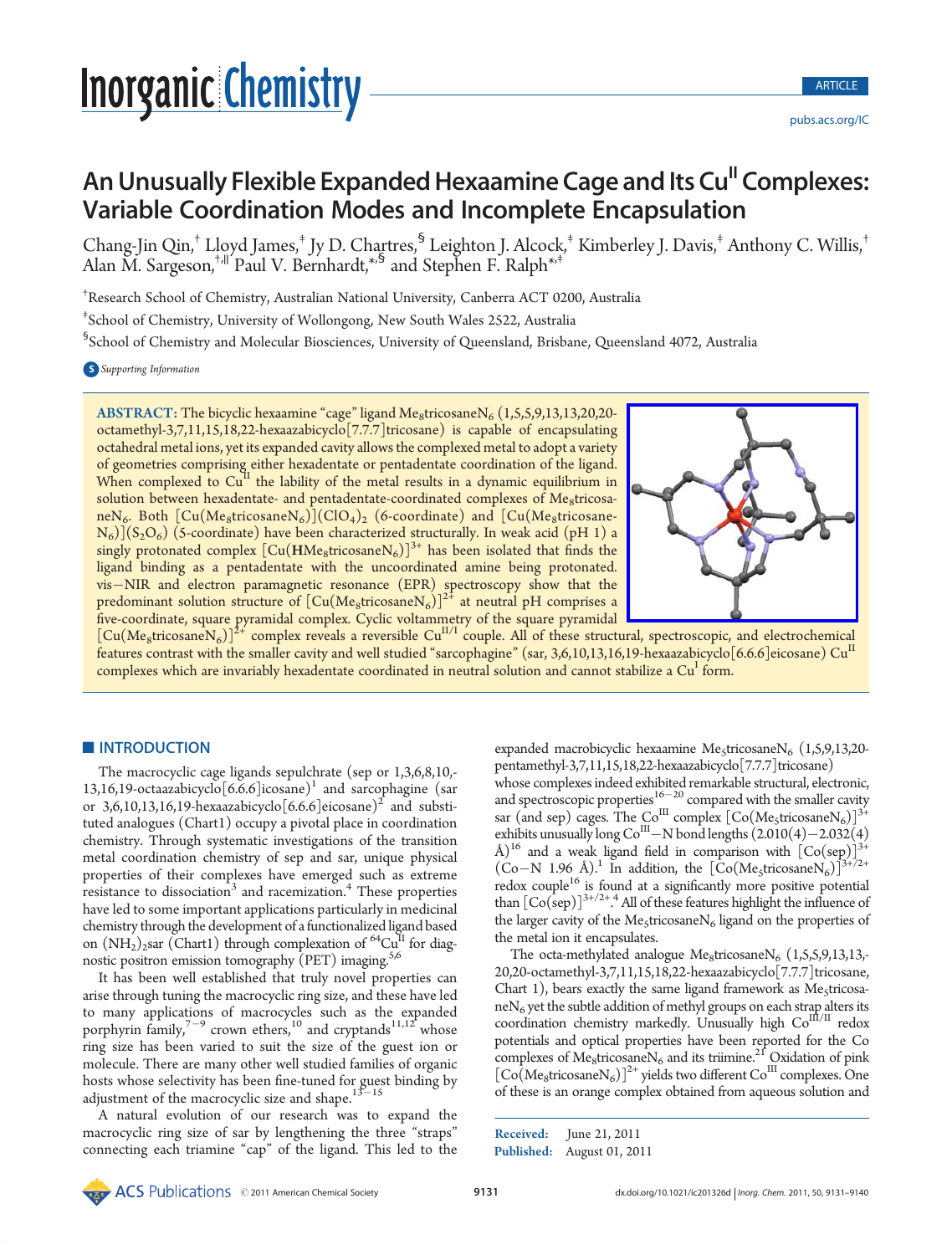

has been characterized by X-ray crystallography, with an average  $Co<sup>III</sup>-N$  distance of 1.99(1)  $A<sub>i</sub><sup>22</sup>$  intermediate between [Co- $(M_{\rm g5}tricosaneN_6)]^{3+16}$  and  $[Co((NH_3)_2\text{sar})]^{5+23}$  The second  $Co<sup>III</sup>$  complex of Me<sub>8</sub>tricosaneN<sub>6</sub> was blue but gave identical NMR spectra to that of the orange compound in water. The structural basis of these unusual properties is still poorly understood and to date no systematic study of  $Me<sub>8</sub>$ tricosane $N<sub>6</sub>$  has revealed why its complexes exhibit such unusual properties compared with analogues from the sep and sar family.

Herein we report the synthesis and isolation of Me<sub>8</sub>tricosa $neN<sub>6</sub>$  as its free base in addition to its copper(II) coordination chemistry. This study, in comparison with our previous investigations of the Cu<sup>II</sup> coordination chemistry of Me<sub>5</sub>tricosane $N_6^{19}$ and  $(NH<sub>2</sub>)<sub>2</sub>$ sar,<sup>24</sup> highlights the fact that Me<sub>8</sub>tricosaneN<sub>6</sub> is an atypical cage that, unlike sar and sep which demand a rigid and well-defined coordination environment, is extremely flexible and can accommodate a variety of coordination geometries and coordination numbers. This flexibility of coordination opens up a new area of cage ligand coordination chemistry whereby incompletely encapsulated complexes are the norm.

### **EXPERIMENTAL SECTION**

**Reagents.** 1,1,1-tris( $p$ -toluenesulfonyloxy)methyl)ethane was prepared according to a literature procedure.<sup>25</sup> The complex  $[Co(tame)_2]$  $Cl_3$  (tame = 1,1,1-tris(aminomethyl)ethane) was prepared as described.<sup>26</sup> An improved synthesis of the free ligand tame is described below.

1,1,1-Tris((benzylamino)methyl)ethane. 1,1,1-Tris(p-toluenesulfonyloxy)methyl)ethane (11.7 g, 20.0 mmol) was suspended in benzylamine (26 mL, 240 mmol) and heated to 180  $^{\circ}$ C for 2 h. The reaction mixture was then allowed to cool, resulting in precipitation of benzylammonium tosylate. Excess benzylamine was removed by vacuum distillation. After cooling, hexane (200 mL) was added to the remaining solid mass, and the mixture brought to reflux for 15 min. The reaction mixture was cooled to room temperature and then refrigerated overnight. The resulting suspension was filtered, and the solid washed with hexane. The combined filtrates were washed with water, then dried over magnesium sulfate and evaporated to give 1,1,1-tris((benzylamino) methyl)ethane as a colorless oil. (6.6 g, 85%). <sup>1</sup>H NMR spectrum  $(CDCI<sub>3</sub>)$ :  $\delta$  0.88 (s, 3H, CH<sub>3</sub>);  $\delta$  2.56 (s, 6H, CH<sub>2</sub>CH<sub>3</sub>);  $\delta$  3.75 (s, 6H, CH<sub>2</sub>Ph);  $\delta$  7.1-7.4 (overlapping multiplet, 15H, ArH).

1,1,1-Tris((benzylamino)methyl)ethane Trihydrochloride. The triamine free base (6.6 g) was converted to the corresponding hydrochloride salt by dissolving the compound in methanol (50 mL) then adding conc. HCl (10 mL). The solvent was evaporated, and residual water removed as an azeotrope with ethanol on a rotary evaporator. The resulting solid was recrystallized from ethanol to give 1,1,1-tris  $((\text{benzylamino})\text{methyl})$ ethane 3HCl as a colorless solid.  $(8.5 \text{ g}, 100\%)$ .

<sup>1</sup>H NMR spectrum (D<sub>2</sub>O):  $\delta$  1.27 (s, 3H, CH<sub>3</sub>);  $\delta$  3.22 (s, 6H, CH<sub>2</sub>CH<sub>3</sub>);  $\delta$  4.28 (s, 6H, CH<sub>2</sub>Ph);  $\delta$  7.4-7.6 (overlapping multiplet, 15H, ArH).

1,1,1-Tris(aminomethyl)ethane Trihydrochloride (tame <sup>3</sup> 3HCl). 1,1,1-Tris((benzylamino)methyl)ethane 3 3HCl (2.50 g, 5.0 mmol) was dissolved in methanol (150 mL) in a round bottomed flask and purged with nitrogen for 3 min. Palladium on carbon (10% (w/w); 0.53 g) was added followed by ammonium formate (4.73 g, 75 mmol), and then a reflux condensor with rubber septum was attached. The apparatus was evacuated and then filled with nitrogen. After this process was repeated a further two times, the reaction mixture was brought to reflux for 4 h. The reaction mixture was cooled and then filtered through a pad of Celite, which was washed with methanol. The combined filtrates were evaporated to give the product as a colorless solid  $(1.0$  g, 88%).  $^{1}$ H NMR spectrum  $(D_2O)$ :  $\delta$  1.25 (s, 3H, CH<sub>3</sub>);  $\delta$  3.17 (s, 6H, CH<sub>2</sub>).

 $[Co(Me<sub>8</sub>tricosaneN<sub>6</sub>)](NO<sub>3</sub>)$ <sub>2</sub>.  $[Co(tame)<sub>2</sub>]Cl<sub>3</sub>(10.2 g; 0.0255 mol)$ and  $NaClO<sub>4</sub>$  (46 g; 0.38 mol) were stirred with 250 mL of acetonitrile for 10 min. Paraformaldehyde (3.0 g; 0.10 mol) and isobutyraldehyde (71.9 g; 1.00 mol) were added to the solution, followed by 20 mL of triethylamine. The reaction mixture was stirred for 2 h at room temperature, during which time it changed color from orange to brown, and finally dark purple. Dilute HCl (1 M, 300 mL) was added to quench the reaction, and the resulting solution diluted to ∼4 L with water and loaded onto a Dowex 50W X-2 cation exchange column (15  $\times$  6 cm resin bed). The dark red band was first washed with 700 mL of water, then 2 L of 1 M HCl. After these washings only the mixture of  $Co<sup>H1</sup>$ complexes formed in the reaction remained bound to the column. These were then eluted with 5 M HCl, and the eluate was evaporated to dryness using a rotary evaporator.

The resulting solid residue containing  $[Co(Me_8tricosanetrimine N_6$ )]Cl<sub>3</sub> was dissolved in 400 mL of water and adsorbed onto a SP Sephadex C-25 cation exchange column ( $57 \times 9$  cm resin bed) and eluted using  $0.2 M K<sub>2</sub>SO<sub>4</sub>$ . The last pink band to elute was collected and adsorbed onto a Dowex 50W X-2 cation exchange column ( $7 \times 4.5$  cm resin bed). The column was washed with 600 mL of water, followed by 2 L of 1 M HCl. Finally the column was eluted using 2 L of 5 M HCl to give a pink solution containing  $[CoMe<sub>8</sub>tricosanetriumineN<sub>6</sub>)]<sup>3+</sup>$ , which was evaporated to dryness.

The resulting pink solid was dissolved in 30 mL of water, and the pH of the solution adjusted to ~10 with sat. Na<sub>2</sub>CO<sub>3</sub>. A solution containing NaBH4 (0.38 g; 9.9 mmol) dissolved in 40 mL of water (pH previously adjusted to  $\sim$ 10 with Na<sub>2</sub>CO<sub>3</sub>) was then added with stirring. After 20 min the reaction was quenched by addition of 120 mL of sat. NaHCO<sub>3</sub>. After a further 30 min stirring the solution was diluted to ∼1.5 L with water and then adsorbed onto a SP Sephadex C-25 cation exchange column (55  $\times$  6 cm resin bed) and eluted using 0.2 M NaNO<sub>3</sub>. A single light purple band was collected and evaporated on a hot plate at 40−50 °C to ~30 mL, resulting in a pink precipitate of  $[Co(Me<sub>8</sub>$ tricosane $N_6$ ] $(NO_3)_2 \cdot H_2O$ , which was filtered off and dried in air. Yield 450 mg (3%). Anal. Calc. for  $C_{25}H_{56}CoN_8O_7$ :  $([Co(Me_8tricosaneN_6)](NO_3)_2$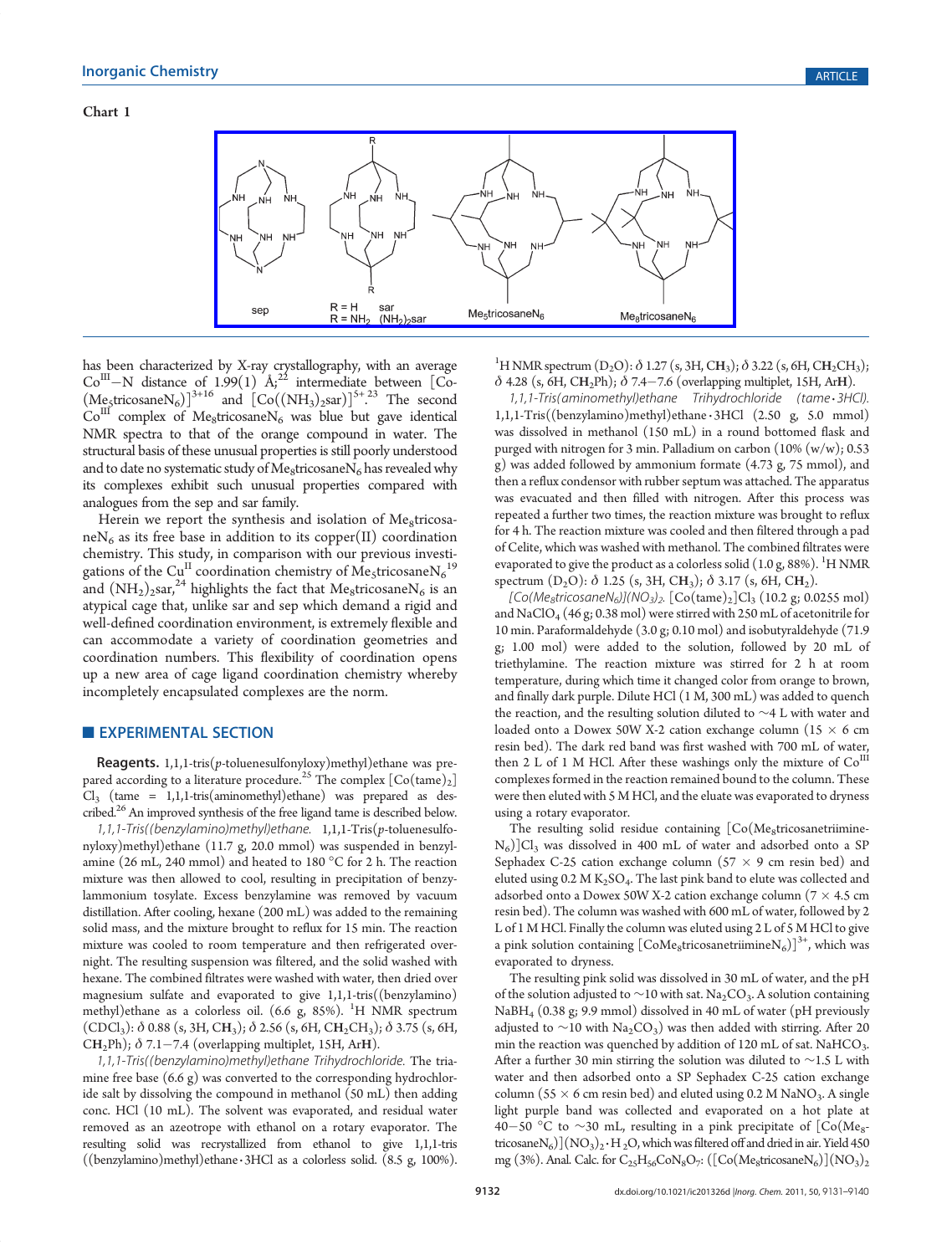|                                                                                                                                                         |                                         | $\lceil \text{Cu}(\text{Me}_8 \text{tricosaneN}_6) \rceil$ | [Cu(Me <sub>8</sub> tricosane)] | $\lceil \text{Cu}(\text{HMe}_8 \text{tricosaneN}_6) \rceil$ |  |
|---------------------------------------------------------------------------------------------------------------------------------------------------------|-----------------------------------------|------------------------------------------------------------|---------------------------------|-------------------------------------------------------------|--|
|                                                                                                                                                         | Me <sub>8</sub> tricosaneN <sub>6</sub> | $(NO_3)_2 \cdot 2H_2O$                                     | $(S_2O_6)$                      | $(NO_3)_3 \cdot H_2O$                                       |  |
| formula                                                                                                                                                 | $C_{25}H_{54}N_6$                       | $C_{25}H_{58}CuN_8O_8$                                     | $C_{25}H_{54}CuN_6O_6S_2$       | $C_{25}H_{57}CuN_9O_{10}$                                   |  |
| Fw                                                                                                                                                      | 438.74                                  | 662.33                                                     | 666.40                          | 707.34                                                      |  |
| cryst. syst.                                                                                                                                            | triclinic                               | tetragonal                                                 | monoclinic                      | monoclinic                                                  |  |
| space group                                                                                                                                             | $P\overline{1}$ (No. 2)                 | $P4_2/n$ (No. 86)                                          | $P2_1/c$ (No. 14)               | $P2_1/n$ (No. 14, variant)                                  |  |
| $a/\text{\AA}$                                                                                                                                          | 10.2473(1)                              | 10.8480(8)                                                 | 10.527(1)                       | 18.996(1)                                                   |  |
| $b/\AA$                                                                                                                                                 | 11.4242(2)                              |                                                            | 15.585(2)                       | 10.7350(6)                                                  |  |
| $c/\text{\AA}$                                                                                                                                          | 12.9246(2)                              | 28.720(3)                                                  | 19.257(3)                       | 19.297(1)                                                   |  |
| $\alpha$ /deg                                                                                                                                           | 96.516(1)                               |                                                            |                                 |                                                             |  |
| $\beta$ /deg                                                                                                                                            | 112.770(1)                              |                                                            | 90.68(1)                        | 119.174(9)                                                  |  |
| $\gamma$ /deg                                                                                                                                           | 100.383(1)                              |                                                            |                                 |                                                             |  |
| $V/\AA^3$                                                                                                                                               | 1343.98(4)                              | 3379.8(5)                                                  | 3159.1(7)                       | 3435.8(4)                                                   |  |
| Z                                                                                                                                                       | $\overline{2}$                          | $\overline{4}$                                             | $\overline{4}$                  | $\overline{4}$                                              |  |
| T/K                                                                                                                                                     | 200(2)                                  | 293(2)                                                     | 200(2)                          | 293(2)                                                      |  |
| $\lambda/\text{\AA}$                                                                                                                                    | 0.71073                                 | 0.71073                                                    | 0.71073                         | 0.71073                                                     |  |
| $\mu$ /cm <sup>-1</sup>                                                                                                                                 | 0.065                                   | 0.701                                                      | 0.86                            | 0.699                                                       |  |
| $\rho_{\rm calc}$                                                                                                                                       | 1.084                                   | 1.302                                                      | 1.393                           | 1.367                                                       |  |
| $R(\text{obs data})^a$                                                                                                                                  | 0.0402                                  | 0.0689                                                     | 0.038                           | 0.0412                                                      |  |
| $wR_2$ (all data) <sup>b</sup>                                                                                                                          | 0.1138                                  | 0.1867                                                     | 0.035                           | 0.0902                                                      |  |
| ${}^{a}R(F_{o}) = \Sigma   F_{o}  -  F_{c}  /\Sigma  F_{o} $ . ${}^{b}R_{w}(F_{o}^{2}) = [\Sigma w (F_{o}^{2} - F_{c}^{2})/\Sigma w F_{o}^{2}]^{1/2}$ . |                                         |                                                            |                                 |                                                             |  |

3 H2O): C 46.9; H 8.8; N 17.5; Co 9.2. Found C 46.7; H 9.2; N 17.4; Co 9.3.

Anion exchange chromatography (Dowex 1-X8, Cl<sup>-</sup> form) of  $[Co(Me<sub>8</sub>tricosaneN<sub>6</sub>)](NO<sub>3</sub>)<sub>2</sub>·H<sub>2</sub>O yielded the corresponding chlor$ ide salt, which was isolated after evaporation of the eluate. Anal. Calc. for  $C_{25}H_{60}CoN_{6}Cl_{2}O_{3}$ : ([Co(Me<sub>8</sub>tricosaneN<sub>6</sub>)]Cl<sub>2</sub>·3H<sub>2</sub>O): C 48.2; H 9.7; N 13.5; Cl 11.4; Co 9.5. Found C 49.0; H 9.6; N 13.3; Cl 11.9; Co 9.5.

 $Me<sub>8</sub>tricosane<sub>6</sub>$ . [Co(Me<sub>8</sub>tricosaneN<sub>6</sub>)](NO<sub>3</sub>)<sub>2</sub> (1.14 g, 1.83 mmol) was dissolved in 500 mL of water. The solution was then adsorbed onto a column of Dowex 50W X-2 cation exchange resin (7.5  $\times$  4.5 cm resin bed, H<sup>+</sup> form), and the column washed with 0.5 M HCl (500 mL) and then 1 M HCl (1 L) which resulted in complex dissociation and elution of pink  $Co_{aq}^{2+}$ . A faint white band of the free ligand was apparent on the top of the light brown column, and this eluted with 5 M HCl (1.5 L). The eluate was evaporated to dryness, and the resulting colorless powder redissolved in approximately 20 mL of water. Sufficient saturated NaOH solution was then added to adjust the pH to ∼12, resulting in a brown precipitate which was isolated by filtration and dried in air. The precipitate was recrystallized using a minimum amount (250 mL) of hot MeCN to yield pure Me<sub>8</sub>tricosaneN<sub>6</sub>. Yield 640 mg (80%).

Anal. Calc. for  $\text{C}_{25}\text{H}_{56}\text{N}_6\text{O}$  (Me<sub>8</sub>tricosane $\text{N}_6\cdot\text{H}_2\text{O}$ ): C 65.7; H 12.4; N 18.4. Found C 64.9; H 12.6, N 18.0.  $^{1}$ H NMR spectrum (CDCl<sub>3</sub>):  $\delta$  0.70 (s, 6H, cap CH<sub>3</sub>);  $\delta$  0.89 (s, 18H, strap CH<sub>3</sub>);  $\delta$  2.35 (s, 12H, strap CH<sub>2</sub>);  $\delta$  2.52 (s, 12H, cap CH<sub>2</sub>). <sup>13</sup>C NMR spectrum (CDCl<sub>3</sub>):  $\delta$  25.31 (cap CH<sub>3</sub>);  $\delta$  25.62 (strap CH<sub>3</sub>);  $\delta$  35.18 (strap quaternary C);  $\delta$  38.66 (cap quaternary C);  $\delta$  61.73 (cap CH<sub>2</sub>);  $\delta$  62.66 (strap CH<sub>2</sub>).

 $[Cu(Me<sub>8</sub>tricosaneN<sub>6</sub>)](NO<sub>3</sub>)<sub>2</sub>$ . Me<sub>8</sub>tricosaneN<sub>6</sub> (100 mg, 0.23 mmol) was dissolved in 10 mL of ethanol with gentle heating. To this was added a solution of 56 mg of  $Cu(NO<sub>3</sub>)<sub>2</sub> \cdot 2.5H<sub>2</sub>O$  (0.24 mmol) in 6 mL of ethanol resulting in an immediate color change to dark blue. The solution was heated at ∼50 °C for 15 min and then allowed to evaporate to near dryness, resulting in dark blue crystals of the desired compound which were suitable for X-ray work. The perchlorate salt was obtained by addition of sat. NaClO<sub>4</sub> to a concentrated solution of  $[Cu]$  $(Me_8$ tricosane $N_6$ ](ClO<sub>4</sub>)<sub>2</sub>. Anal. Calc. for C<sub>25</sub>H<sub>60</sub>CuN<sub>6</sub>Cl<sub>2</sub>O<sub>11</sub>:  $([Cu(Me<sub>8</sub>tricosaneN<sub>6</sub>)](ClO<sub>4</sub>)<sub>2</sub>·3H<sub>2</sub>O): C 39.8; H 8.0; N 11.1; Cl$ 9.4. Found C 39.6; H 7.5; N 10.5; Cl 9.3. The  $CF_3SO_3^-$ ,  $PF_6^-$  and  $\mathrm{S_2O_6}^{2-}$  salts were obtained similarly by addition of the sodium salt of the respective anion. The dithionate salt was obtained as X-ray quality crystals from dilute ammonia solution.

 $[Cu(\textbf{H}Me_8tricosaneN_6)](NO_3)_3.$  [Cu(Me<sub>8</sub>tricosaneN<sub>6</sub>)](NO<sub>3</sub>)<sub>2</sub> (5 mg) was dissolved in  $\text{DMF/H}_2\text{O}$  (1:2) (1 mL). Dilute nitric acid was added dropwise to pH 1 which led to a color change from blue to purple. Slow evaporation of the solution at room temperature afforded purple crystals of the complex suitable for X-ray work.

Physical Methods. Positive ion electrospray ionization (ESI) mass spectra were obtained using a Waters VG Quattro mass spectrometer and aqueous solutions containing either  $Me<sub>8</sub>$ tricosane $N<sub>6</sub>$  or its copper-(II) complex. The absorption spectrum of  $[Cu(Me_8tricosaneN<sub>6</sub>)]<sup>2+</sup>$  was recorded using a Varian Cary 500 UV-vis-NIR spectrophotometer and quartz cuvettes. Cyclic voltammetry was performed on a BAS100B/ W potentiostat employing a glassy carbon working electrode, Pt auxiliary electrode, and Ag/AgCl reference electrode. The supporting electrolyte was  $0.1$  NaNO<sub>3</sub>, and all solutions were purged with Ar before measurement. Elemental analysis was performed by the Microanalytical Unit at the Australian National University. <sup>1</sup>H and <sup>13</sup>C NMR spectra were recorded on a Varian Unity-300 (300 MHz  $^{1}$ H, 75 MHz  $^{13}$ C) spectrometer in either  $D_2O$  or  $CDCl_3$ . Electron paramagnetic resonance (EPR) spectra were measured with a Bruker ER200 instrument at X-band frequency ( $\sim$ 9.3 GHz) as 2 mM DMF/H<sub>2</sub>O 1:2 frozen solutions at 140 K. Spin Hamiltonian parameters were determined by spectral simulation with the program EPR50F.<sup>27</sup>

**Crystallography.** For Me<sub>8</sub>tricosaneN<sub>6</sub> the X-ray data were collected with a Nonius KappaCCD diffractometer at 200 K using the COLLECT software (Nonius B.V.) while both data reduction and cell refinement were accomplished using DENZO/SCALEPACK.<sup>28</sup> For  $[Cu(Me<sub>8</sub>tricosaneN<sub>6</sub>)](S<sub>2</sub>O<sub>6</sub>)$  data were collected on a Rigaku AFC6S while data reduction was carried out with the teXsan package (Rigaku/ MSC). The structures were solved with SIR92<sup>29</sup> and refined by full-matrix least-squares analysis using the program CRYSTALS<sup>30</sup> in the case of  $[Cu(Me<sub>8</sub>tricosaneN<sub>6</sub>)](S<sub>2</sub>O<sub>6</sub>)$  and teXsan in the case of Me<sub>8</sub>tricosaneN<sub>6</sub>. For  $[Cu(Me<sub>8</sub>tricosaneN<sub>6</sub>)](NO<sub>3</sub>)<sub>2</sub>·2H<sub>2</sub>O$  and  $[Cu(HMe<sub>8</sub>tricosaneN<sub>6</sub>)]$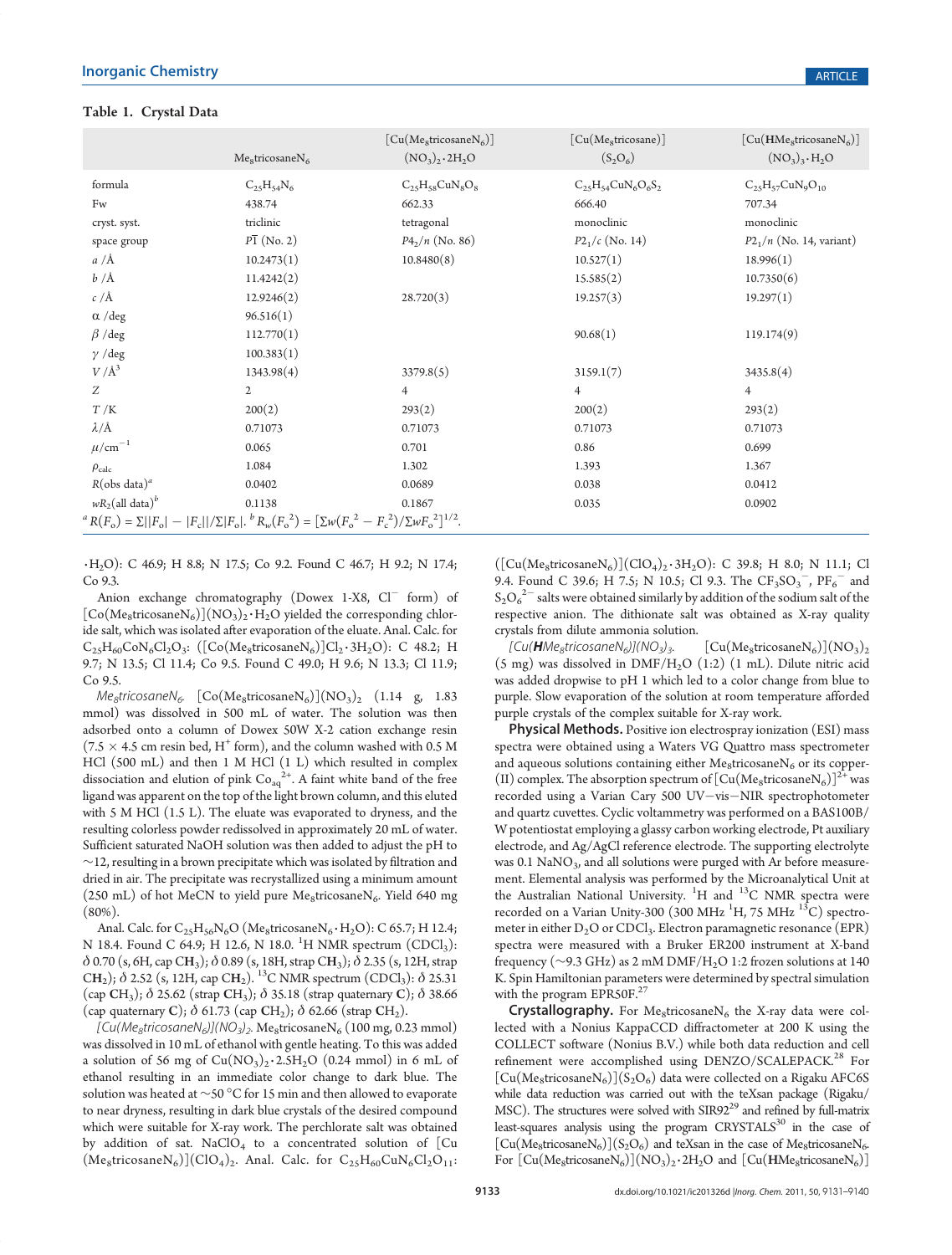$(NO<sub>3</sub>)<sub>3</sub>·H<sub>2</sub>O$  crystallographic data were acquired at 293 K on an Oxford Diffraction Gemini CCD diffractometer and operating within the range 2 <  $2\theta$  < 50 Å. Data reduction and empirical absorption corrections (multiscan) were performed with Oxford Diffraction CrysAlisPro software (Oxford Diffraction, vers. 171.33.42). Structures were solved by direct methods with SHELXS and refined by full-matrix least-squares analysis with SHELXL-97<sup>31</sup> (Table 1). All non-H atoms were refined with anisotropic thermal parameters. In all structures graphite-monochromated  $Mo-K\alpha$  radiation (0.71073 Å) was used.

Molecular structure diagrams in Figures  $2-4$  were produced with ORTEP3,<sup>32</sup> while space filling and packing diagrams were produced with Mercury (vers 2.4) and disorder in the structure of  $\overline{\rm [Cu(Me_{8}-H)C_{0}]}$ tricosane $\rm N_6)[(NO_3)_2\cdot 2H_2O$  (Supporting Information Figure S2) was shown with PLUTON.<sup>33</sup> This comprised complete rotational disorder of the complex cation about a crystallographic 2-fold axis with only the metal atom occupying this axis. Because of the proximity of the two disordered components, the ligand C- and N-atoms were refined isotropically (each at half occupancy). Restraints on the  $C-N$  and C-C bonds were applied early in refinement but were lifted for the final stages until convergence. The disordered nitrate anions were restrained to be trigonal planar. In the structure of  $Me<sub>8</sub>$ triconsane $N<sub>6</sub>$  there was



Figure 1. ORTEP view of the free ligand  $Me<sub>8</sub>$ tricosane $N<sub>6</sub>$ . Only one of the two contributors to NH disorder is shown (30% probability ellipsoids).

disorder in the sites of the amine protons attached to atoms N15, N21, N24, and N30.

#### RESULTS AND DISCUSSION

Improved Synthesis of 1,1,1-Tris(aminomethyl)ethane (tame). The synthesis of Me<sub>8</sub>tricosane $N_6$  (Scheme 1) proceeds via a metal directed template reaction using  $[Co(\text{tame})_2]^{3+}$ (tame = 1,1,1-tris-(aminomethyl)ethane) as the precursor. The triamine tame is well-known<sup>25,34-36</sup> and also is the precursor for the related cage ligand  $\mathrm{Me}_5$ tricosane $\mathrm{N_6}^{16}$  Most synthetic routes toward tame utilize 1,1,1-tris(hydroxymethyl)ethane as its tris- (benzenesulfonate) or tris(tosylate) ester. In one of the earliest reported procedures, the tris(benzenesulfonate) ester was reacted with potassium phthalimide in xylene to obtain the corresponding tris(phthalamido) derivative, which was then subjected to hydrolysis with aqueous KOH for  $2-3$  days.<sup>25</sup> After hydrolysis, distillation at high temperatures  $(>200\degree \text{C})$  was required to obtain impure tame ligand. Geue and Searle later reported an improved version of this procedure, in which potassium phthalimide was reacted with the tris(benzenesulfonate) ester of 1,1,1-tris(hydroxymethyl)ethane in dimethylformamide (DMF), instead of xylene, and the subsequent alkaline hydrolysis was performed in a high pressure autoclave.<sup>35</sup> Subsequent separation of the protonated tame ligand from various other polyamine byproducts requires cation exchange column chromatography. Although this procedure is able to be performed on a relatively large scale, the chromatographic purification procedure is laborious and the need to perform the hydrolysis under conditions of high temperature and pressure is an added drawback. A commonly used alternative method for obtaining tame relies on the preparation, and subsequent reduction with LiAlH<sub>4</sub>, of 1,1,1-tris(azidomethyl)ethane.<sup>34,36</sup> However, owing to the potential explosive hazards of organic azides, this method is not recommended for large scale preparations.

The new method we report herein avoids both hazardous triazide intermediates and cation exchange column chromatography, affording tame as its hydrochloride salt in good yield. A further advantage is that the method is readily able to be scaled up. When large-scale reactions are being performed the ammonium formate is best added gradually as a methanolic solution rather than as a single quantity of solid reagent.



Figure 2. ORTEP views (from the same aspect) of (A) six-coordinate  $[Cu(Me_8tricosaneN<sub>6</sub>)](NO<sub>3</sub>)<sub>2</sub>·2H<sub>2</sub>O$  and (B) five-coordinate  $[Cu(Me<sub>8</sub>tricosaneN<sub>6</sub>)](S<sub>2</sub>O<sub>6</sub>)$ . 30% probability ellipsoids are shown, and anions have been omitted for clarity. Note the same configuration of the coordinated N-donors is present in both complexes while a H-bond to N36 in B replaces the coordinate bond in A.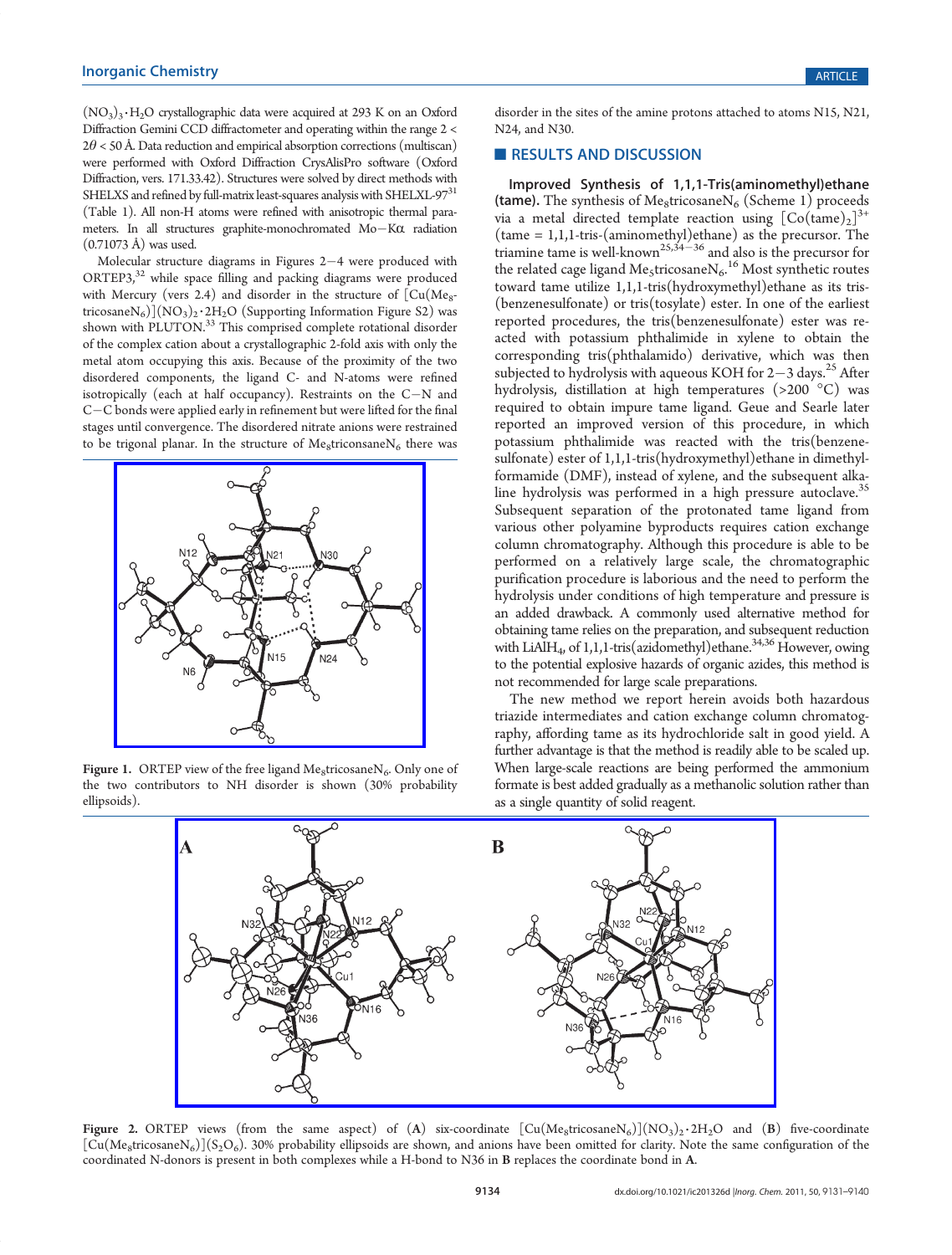N36





N2i

Synthesis and Characterization of Me<sub>8</sub>tricosaneN<sub>6</sub>. The synthesis of Me<sub>8</sub>tricosane $N_6$  (Scheme 1) proceeds via a metal template reaction of  $[Co(tame)_2]^{3+}$  with formaldehyde and isobutyraldehyde (2-methylpropanal), yielding the structurally  $\text{characterized } \text{Co}^{\text{III}} \text{ } \text{tri}-\text{imine } \text{ complex } \text{ } [\text{Co}(\text{Me}_{\text{8}}\text{triosan} \text{etriv}]$ ine $N_6$ ] $Cl_3$ .<sup>21</sup> This is the lowest yielding step (ca. 10%) of the reaction sequence as the mixed aldehyde reaction has many other possible outcomes including methylene-linked amines (aminals) and other polyimines. Separation and characterization of all  $\mathrm{Co}^{\mathrm{I\hspace{-.1em}I\hspace{-.1em}I}}$ complexes formed in the formaldehyde/isobutyraldehyde condensation reaction has not been achieved, but  $13C$  NMR indicates that there are many species and they are typically asymmetric. Unreacted  $\left[Co(\text{tame})_2\right]^{3+}$  is typically recovered as about 10% of all Co complexes after column chromatography. The inherently low yield of this reaction is in contrast to the metal directed Mannich reactions leading to the sar and sep  $\mathrm{Co}^{\mathrm{III}}$ cages<sup>1,2</sup> which proceed in quantitative yields. Reduction of  $\left[\overline{\text{Co}}(\text{Me}_{8}\text{tricosan}(\text{triminenN}_{6}))\right]^{3+}$  affords two N-based diastereomeric  $Co<sup>H</sup>$  complexes of Me<sub>8</sub>tricosane $N_{6i}^{21}$  one pink and one violet which are both remarkably air stable unlike all other  $Co<sup>H</sup>$ hexaamines.

The cobalt(II) complexes of smaller cavity ligands (e.g.,  $[Co(\text{sep})]^{2+}$  and  $[Co(\text{sar})]^{2+}$  are exceptionally resistant to dissociation in acidic solution. For example, divalent  $[Co((NH<sub>3</sub>)<sub>2</sub>$ sar))] $^{4+}$  shows no detectable loss of the metal ion in strongly acidic solution at 20  $^{\circ}$ C after several days.<sup>2</sup> Procedures for preparing the metal-free hexaamine cage ligands sar and  $(NH_2)$ <sub>2</sub>sar require forcing conditions, such as high temperatures in concentrated HBr (in a sealed tube) or reaction with hot aqueous cyanide to remove the metal from its cage.<sup>3</sup> In contrast,  $\left[\text{Co}(\text{Me}_8 \text{tricosaneN}_6)\right]^{2+}$  dissociates rapidly in dilute acid (1 M HCl), and the liberated  $Co_{aq}^{2+}$  ions separate readily from the protonated free ligand on a cation exchange column. This resembles the behavior of  $[Co(Me<sub>5</sub>tricosaneN<sub>6</sub>)]<sup>2+</sup>$ , which undergoes rapid and essentially quantitative demetalation after being treated with 5 M HCl for 1 h at 70  $^{\circ}$ C. <sup>16</sup>

The positive ion ESI mass spectrum of  $Me<sub>8</sub>$ tricosane $N<sub>6</sub>$  in water only contained signals ( $m/z$  439), assigned to (Me<sub>8</sub>tricosane $N_6$  +  $H$ <sup>+</sup>. Only four resonances were evident in the <sup>1</sup>H NMR spectrum of Me<sub>8</sub>tricosane $N_6$  in CDCl<sub>3</sub>, and six <sup>13</sup>C NMR peaks, consistent



Figure 4. vis-NIR spectra of  $[Cu(Me_8tricosaneN<sub>6</sub>)]^{2+}$  (pH 1.2 and 7.0) and  $[Cu(sar)]^{2+}$  (pH 7.0).

Scheme 1



with the ligand exhibiting effective  $D_{3h}$  symmetry in solution. Complete assignment of all NMR signals was achieved from a gHMBC spectrum of the compound (Supporting Information, Figure S1), which enabled the proton and carbon resonances arising from the two different types of methylene groups in the caps and straps to be identified.

Single crystals of Me<sub>8</sub>tricosane $N_6$  suitable for X-ray crystallography were obtained from evaporation of an acetonitrile solution of the free ligand. Figure 1 shows the asymmetric conformation of the ligand. A feature is an array of four intramolecular H-bonds  $(N-H\cdots N)$  that link two of the three straps and orient the four N-atoms in an approximately planar array ready for metal coordination. The third strap is in a completely different conformation, and in this state neither of its N-donors are organized for metal binding. The conformation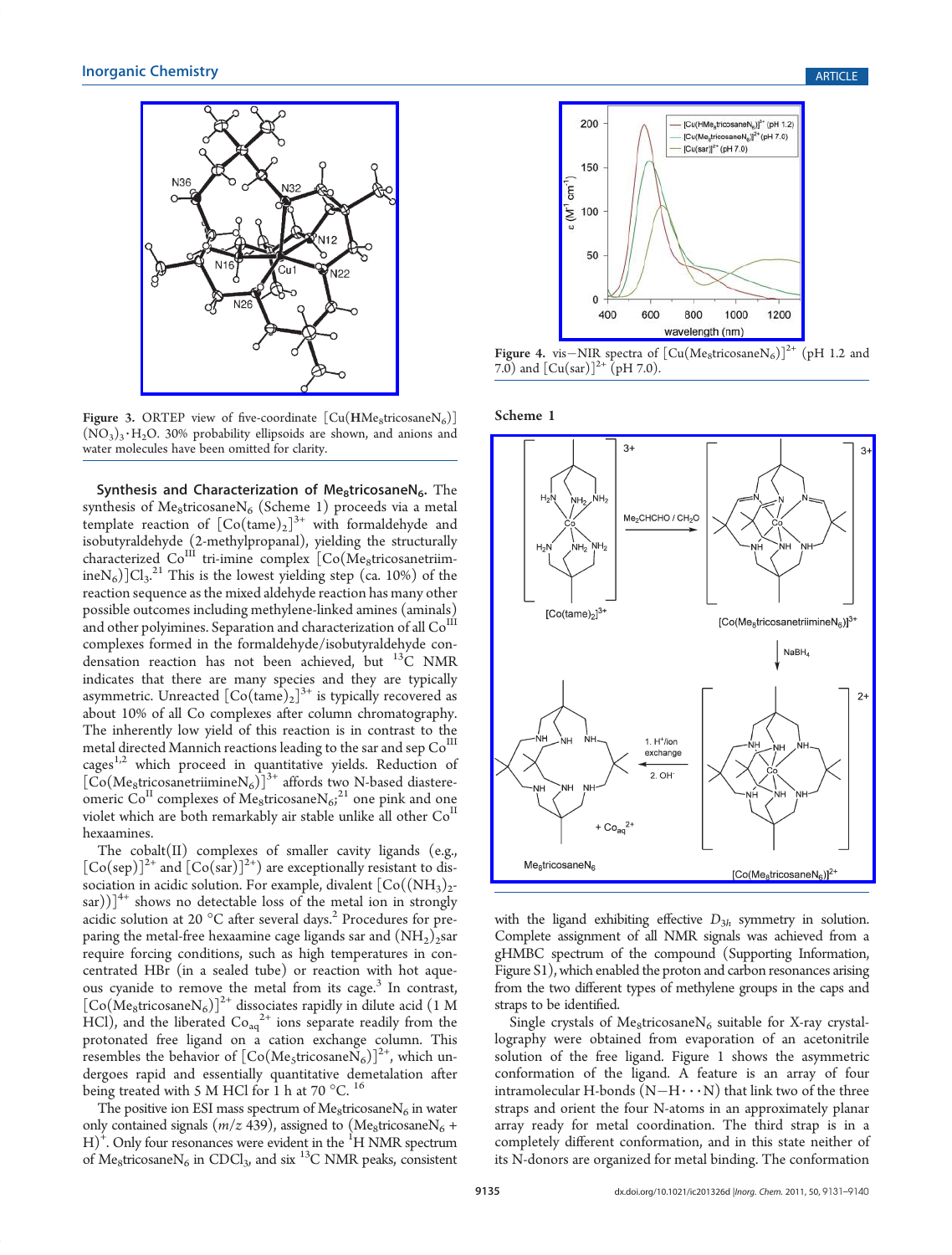Table 2. Selected Bond Lengths (Å) and Angles (deg)

| $[Cu(Me8tricosaneN6)]^{2+}$                                                                           | $[Cu(Me8tricosaneN6)]^{2+}$       | $[Cu(HMe8tricosaneN6)]^{3+}$ |
|-------------------------------------------------------------------------------------------------------|-----------------------------------|------------------------------|
| $(6$ -coord., $NO3$ <sup>-salt</sup> )                                                                | $(5$ -coord., $S_2O_6^{2-}$ salt) | $(5$ -coord., $NO3-$ salt)   |
| 2.06(1)                                                                                               | 2.037(3)                          | 2.051(2)                     |
| 2.43(1)                                                                                               | 2.038(3)                          | 2.037(2)                     |
| 2.00(1)                                                                                               | 2.338(3)                          | 2.406(2)                     |
| 2.27(1)                                                                                               | 2.034(3)                          | 2.039(2)                     |
| 2.037(9)                                                                                              | 2.030(3)                          | 2.093(2)                     |
| 2.54(1)                                                                                               |                                   |                              |
| 80.6(5)                                                                                               | 88.5(1)                           | 88.34(9)                     |
| 94.2(5)                                                                                               | 80.0(1)                           | 90.71(8)                     |
| 79.7(5)                                                                                               | 90.6(1)                           | 96.00(8)                     |
| 152.2(5)                                                                                              | 174.9(1)                          | 159.10(9)                    |
| 108.1(3)                                                                                              |                                   |                              |
| 111.3(4)                                                                                              | 147.2(1)                          | 164.77(9)                    |
|                                                                                                       | 0.46                              | 0.09                         |
| $\alpha^a \tau = \alpha - \beta/60$ where $\alpha$ and $\beta$ are the two largest coordinate angles. |                                   |                              |
|                                                                                                       |                                   |                              |

of  $Me<sub>8</sub>tricosaneN<sub>6</sub>$  is quite similar to that of diprotonated  $(H<sub>2</sub>Me<sub>5</sub>tricosaneN<sub>6</sub>)(CF<sub>3</sub>SO<sub>3</sub>)<sub>2</sub>.<sup>20</sup>$ 

Structural Characterization of Cu<sup>II</sup> Complexes of Me<sub>8</sub>tricosaneN<sub>6</sub>. Dark blue solutions of  $[Cu(Me<sub>8</sub>tricosaneN<sub>6</sub>)]<sup>2+</sup>$ formed rapidly by mixing free ligand and a  $Cu^{II}$  salt in methanol or ethanol. The complex could then be isolated as a variety of salts (e.g., nitrate, perchlorate, triflate, dithionate, or hexafluorophosphate) by addition of an excess of the sodium salt of the appropriate anion. Two subtly different complexes were crystallized from aqueous ethanol (nitrate) and dilute aqueous ammonia (dithionate). Both were characterized crystallographically.

The structure of the nitrate salt (Figure 2A) finds the cage coordinated as a hexadentate. One pair of *trans*  $Cu-N$  bonds (to N22 and N36) are longer than the remaining four coordinate bonds as expected for axially elongated six-coordinate Cu<sup>II</sup> complexes because of the Jahn-Teller effect. $37,38$  The structure is in fact disordered with the Cu ion occupying a 2-fold axis that passes through no other atoms (Supporting Information, Figure S2). These two orientations of the cation evidently may pack equally well as each other. This is reminiscent of the  $\text{Cu}^{\text{II}}$ ,  $\text{O}^{\text{II}}$ , , and  $\text{Zn}^{\text{II}}$  structures<sup>18</sup> of Me<sub>5</sub>tricosaneN<sub>6</sub> reported to date where disorder of the cation has been a feature.

The mode of coordination in  $\left[\text{Cu}(M_{\text{e}}\text{g}t\text{ricosaneN}_6)\right](N\text{O}_3)_2$ is asymmetric. This is best described by the absolute configuration of the six chirotopic N-donors; in this case SSSRSS (for N12, N22, N32, N16, N26, and N36, respectively) as drawn in Figure 2. (The structure is of a racemate so this relative configuration naturally includes the enantiomeric RRRSRR configuration) The SSSSSS diastereomer possesses  $D_3$  symmetry, and this isomer was identified in  $[Co(Me_8tricosaneN<sub>6</sub>)]$  $(NO<sub>3</sub>)<sub>2</sub><sup>21</sup>$  In the same paper a different N-based isomeric form (SRSRSS) was found for  $[Co(Me<sub>8</sub>tricosaneN<sub>6</sub>)][ZnCl<sub>4</sub>].$  The observation of three different N-based isomers from the few extant structures of crystallographically characterized hexadentate complexes of Me<sub>8</sub>tricosane $N_6$  is testimony to the cavity of the ligand being exceptionally flexible, which is in stark contrast to the sep and sar family where a single N-based isomeric form (SSSSSS/RRRRRR) has been identified in each of the 136 crystal structures of  $N<sub>6</sub>$  coordinated complexes currently in the Cambridge Structural Database. Complexes from the  $[M(Me<sub>5</sub>trico$ sane $N_6$ ]<sup>n+</sup> family presently fall into two categories: pseudo-

octahedral  $D_3$  SSSSSS isomers (Ni<sup>II</sup>, Co<sup>III</sup>, Cu<sup>II</sup>, Zn<sup>II</sup>  $Pt^{IV}_{II}$ <sup>16,18,19,39</sup> and  $C_{3h}$  SSSRRR trigonal prismatic forms (Cd<sup>II</sup>) ,  $Hg^{II}$ ).<sup>20</sup>

Crystallization of  $[Cu(Me_8tricosaneN_6)]^{2+}$  as its  $S_2O_6^{2-}$  salt from weakly basic solution (dilute ammonia) afforded crystals suitable for X-ray studies, and the structure of the complex cation is shown in Figure 2B. Yet another mode of coordination is seen where the ligand is bound as a pentadentate, and the noncoordinated secondary amine (N36) accepts an intramolecular H-bond  $(N16-H\cdots N36 2.34 \text{ Å})$ . The five-coordinate geometry of the Cu ion falls between that of square pyramidal and trigonal bipyramidal. This degree of distortion may be quantified by the parameter  $\tau$  (see Table 2 for definition).<sup>40</sup> For an ideal square pyramid  $\tau = 0$  while for an ideal trigonal bipyramid  $\tau = 1$ . In the case of  $\left[\text{Cu}(M\text{e}_8\text{tricosaneN}_6)\right](S_2O_6)$  we obtain a value  $\tau$  = 0.46. There is extensive H-bonding between the complex cation and the dithionate anion (Supporting Information, Figure S3).

In solution there should be little impediment to conversion between the six-coordinate and five-coordinate forms of the cation  $\left[\text{Cu}(M\text{e}_8\text{tricosaneN}_6)\right]^{2+}$  defined in Figure 2 as they share the same configuration of their coordinated N-donors. Hexadentate coordinated  $[\text{Cu}(M_{\text{e}_8}\text{tricosaneN}_6)](N_{\text{O}_3})_2 \cdot 2H_2O$  exhibits an SSSRSS (RRRSRR) configuration while  $[Cu(Me<sub>8</sub>tricosaneN<sub>6</sub>)]$  $(S_2O_6)$  is SSSRS (RRRSR), that is, they share the same N-based configuration of their five common coordinated amines. Moreover, if a vector were drawn between Cu and the sixth uncoordinated amine (N36) in Figure 2B then this amine would retain the same absolute (S) configuration as the hexadentate form in Figure 2A. On this basis we assume that the five- and six-coordinate cations in Figure 2 are interconvertible in solution, and H-bonding with the anions and packing forces dictate which solid state structure is observed. In the structure of  $[Cu(Me<sub>8</sub>tricosaneN<sub>6</sub>)](S<sub>2</sub>O<sub>6</sub>)$  the dithionate anion forms a number of H-bonds with the cation (Supporting Information, Figure S3), and these are sufficient to favor the 5-coordinate geometry.

A solution of  $\left[\text{Cu}(\text{Me}_8 \text{tricosaneN}_6)\right]^{2+}$  was acidified to pH 1 with dilute nitric acid which afforded a color change from blue to purple indicative of a change in coordination mode. Slow evaporation of this solution led to isolation of X-ray quality crystals of the monoprotonated complex  $[Cu(HMe<sub>8</sub>tricosane N_6$ )](NO<sub>3</sub>)<sub>3</sub> · H<sub>2</sub>O, and the structure of the complex cation is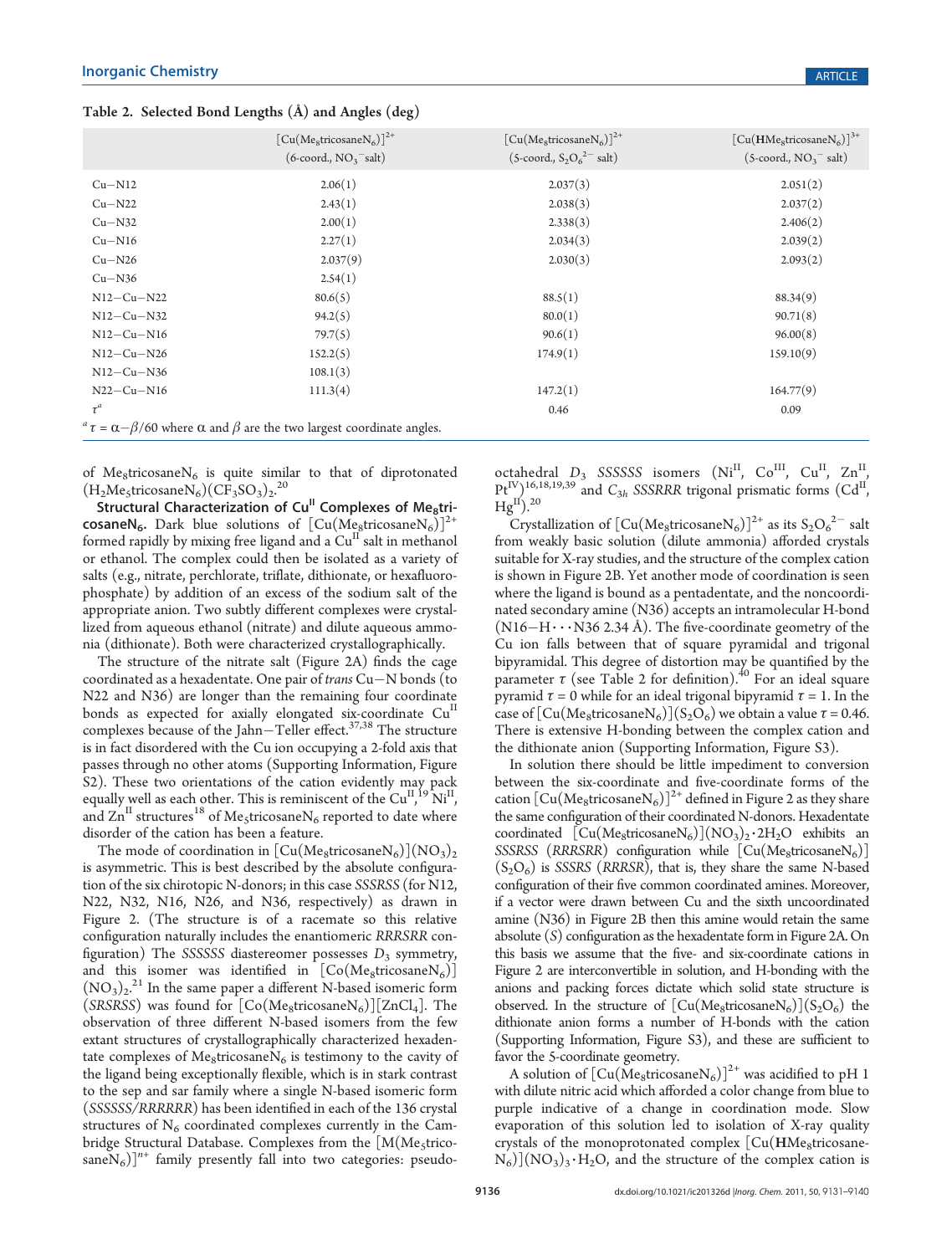

Figure 5. Spectrophotometric (vis-NIR) pH titration of  $[Cu(Me_8$ tricosane $N_6$ ]<sup>2+</sup> in water (0.1 M KNO<sub>3</sub>). The pH values are shown in the legend.

shown in Figure 3. The ligand is coordinated in a pentadentate mode with one amine protonated. There is a change in the N-based isomeric form relative to 5-coordinate  $\left[ \text{Cu}(\text{Me}_8\text{-}t)\right]$ tricosane $N_6$ ) $(S_2O_6)$  upon protonation (SSSRS to SSRRR for N12, N22, N32, N16, and N26, respectively). As a result of the two N-inversions (at N32 and N26), the coordinate angles and geometry both change. The five coordinate geometry of [Cu-  $(HMe<sub>8</sub>tricosaneN<sub>6</sub>)](NO<sub>3</sub>)<sub>3</sub>·H<sub>2</sub>O$  is close to (axially elongated) square pyramidal  $(\tau = 0.09)$ .<sup>40</sup> The axial elongation is again typical of Jahn $-$ Teller distorted 5-coordinate  $Cu$ <sup>II</sup> complexes where the axial bond  $(Cu-N32)$  is at least 0.3 Å longer than the four remaining  $Cu-N$  bonds in the equatorial plane.<sup>37,41</sup>

Electrospray Ionization Mass Spectrometry. The positive ion ESI mass spectra of various salts of  $\left[\text{Cu}(\text{Me}_8 \text{tricosaneN}_6)\right]^{2+}$ resembled strongly those obtained previously for metal ion complexes of other cage ligands. $42$  In each case the mass spectrum showed ions of high abundance at  $m/z$  251.1, which are attributable to the divalent cation. The only other ions present were generally of much lower abundance, and attributable to ion pairs formed either in the gas phase or solution. For example, the mass spectrum of the triflate salt showed ions at  $m/z$ 650.6 from  $([Cu(\text{Me}_8 \text{tricosaneN}_6)]^{2+} + CF_3 SO_3^{-})^+$ , while for the hexafluorophosphate salt the corresponding ions arising from  $([Cu(Me<sub>8</sub>tricosaneN<sub>6</sub>)]<sup>2+</sup> + PF<sub>6</sub><sup>-</sup>)<sup>+</sup>$  were present at  $m/z$  646.6.

Electronic Spectroscopy. The electronic absorption spectra of  $\left[\mathrm{Cu}(\mathrm{Me}_8\mathrm{tricosaneN}_6)\right]^{2+}$  and  $\left[\mathrm{Cu}(\mathrm{sar})\right]^{2+}$  in water  $\left(\mathrm{pH}\right)$  are compared in Figure 4. Although both complexes are blue, the spectrum of the larger cavity  $\left[\text{Cu}( \text{Me}_8 \text{tricosaneN}_6)\right]^{2+}$  complex showed a broad d-d band in the visible region at 604 nm, a shoulder at about 900 nm and a more intense charge transfer band at 279 nm. By comparison, the electronic spectrum of  $[Cu(sar)]^{2+}$  exhibits a pronounced NIR absorption band at 1189 nm which is characteristic of a  $Cu<sup>H</sup>N<sub>6</sub>$  complex in a tetragonally elongated ligand field  $(d_{x^2-y^2}$  ground state).<sup>19,24,37,38</sup> The absence of a prominent NIR absorption band for  $\lceil \text{Cu}(\text{Me}_8 \text{tricosaneN}_6) \rceil^{2+}$  suggests that this complex may not be six-coordinate in solution, or at least that any 6-coordinate form is a minor component of an equilibrium mixture. When the spectrum of  $\left[\text{Cu}(M_{\text{e}_8}\text{tricosaneN}_6)\right]^{2+}$  was measured in acetonitrile the visible maximum shifted to 641 nm. This pronounced shift suggests inclusion of solvent molecules in the coordination sphere  $(H<sub>2</sub>O$  or MeCN) and supports the view that the cage is only partially coordinated to the metal.



Figure 6. X-band EPR spectra of (A)  $\left[\text{Cu}(\text{Me}_8\text{tricosane})\right]^{2+}$  (pH 7) and (B)  $\left[\text{Cu}(\text{HMe}_{8}\text{tricosane})\right]^{3+}$  (pH 1). Both solutions contained 2 mM complex in DMF/water (1:2), and spectra were acquired at 140 K. The spectral frequency was 9.337 GHz.

A solution of  $\left[\text{Cu}(Me_8\text{tricosaneN}_6)\right]^{2+}$  acidified to pH 1.2 with nitric acid became immediately purple  $(\lambda_{\text{max}} 570 \text{ nm})$ , Figure 4). These are the same conditions used to prepare the structurally characterized protonated complex shown in Figure 3. Given that the structure of the compound crystallized at pH 1 has been established as five-coordinate  $\lceil Cu(HMe_8tricosaneN_6) \rceil^{3+}$ (Figure 3) the visible spectrum measured at pH 1 may be assigned to this same five-coordinate structure.

A spectrophotometric pH titration on [Cu(Megtricosane- $(N_6)\right]^{2+}/[Cu(HMe_8tricosaneN_6)]^{3+}$  was carried out comprising spectra acquired at 19 different pH values. A selection of these data are presented in Figure 5, which shows the gradual spectral changes between pH 6 and 4. Global analysis of the spectral changes between  $p + 1 = a_0 + b_1$  and  $\ldots$  shown many or  $a_1$  and  $b_2$  for the protonation reaction of  $5.2(1)$ . This value is typical of a noncoordinated amine in proximity to a dipositively charged metal.<sup>41,44</sup> The spectral changes (both in wavelength and peak intensity) are consistent with the solid state structures shown in Figure 2B for  $[Cu(Me<sub>8</sub>tricosaneN<sub>6</sub>)]<sup>2+</sup>$  (distorted square pyramidal) and  $\left[\text{Cu(HMe}_{8}\text{tricosaneN}_{6})\right]^{3+}$  in Figure 3 (square pyramidal).

Electron Paramagnetic Spectroscopy. EPR spectroscopy was also undertaken to further characterize the solution structures of  $[Cu(Me_8tricosaneN<sub>6</sub>)]^{2+}$  and  $[Cu(HMe_8tricosane [N_6]$ <sup>3+</sup> (Figure 6) as the spin Hamiltonian (g and A) values  $\log_{10}$  can complexes are very sensitive to both coordination number and geometry.<sup>45</sup> Clearly both spectra are very similar, and each is consistent with an axially symmetric Cu<sup>II</sup> ion ( $g_z > g_y$ )  $= g_{xx}$ ;  $A_z > A_y = A_x$ ). The spin Hamiltonian parameters were obtained by spectral simulation<sup>27</sup> (Supporting Information, Figure S4). The g and A values are actually very similar to those reported<sup>19</sup> for  $\left[\text{Cu}(\text{Me}_{5}\text{triosaneN}_{6})\right]^{2+}$  and distinct from the trigonally twisted (and tetragonally elongated) smaller  $N_6$  cage complex  $\left[\text{Cu}(\text{(NH}_2)_2\text{sar})\right]^{2+}$  (see Table 3) where  $g_z > g_y > g_x$  and  $A_z > A_y > A_{xx}^{24}$  The EPR spectrum of the protonated complex  $[Cu(HMe<sub>8</sub>tricosaneN<sub>6</sub>)]<sup>3+</sup>$  (Figure 6B) was only slightly different to that of  $\left[\text{Cu}(M_{\text{e}_8}\text{tricosaneN}_6)\right]^{2+}$  (Figure 6A); the main change being a decrease in  $g_z$  (from 2.240 to 2.205) and increase in  $A_z$  (Table 3).

The spin Hamiltonian parameters for  $\left[\text{Cu}(\text{Me}_8\text{tricosaneN}_6)\right]^{2+}$ ,  $\left[\text{Cu}(\text{HMe}_{8}\text{tricosaneN}_{6})\right]_{12}^{3+}$ , and  $\left[\text{Cu}(\text{Me}_{5}\text{tricosaneN}_{6})\right]^{2+}$  (published previously, Table  $3)$ <sup>19</sup> are quite similar and suggest a common solution structure. Given that  $\left[\text{Cu}(\text{HMe}_8 \text{tricosaneN}_6)\right]^{3+}$  is undoubtedly five-coordinate and its square pyramidal structure is shown in Figure 3, by implication  $\left[\text{Cu}(M_{\text{e}_8}\text{tricosaneN}_6)\right]^{2+}$  and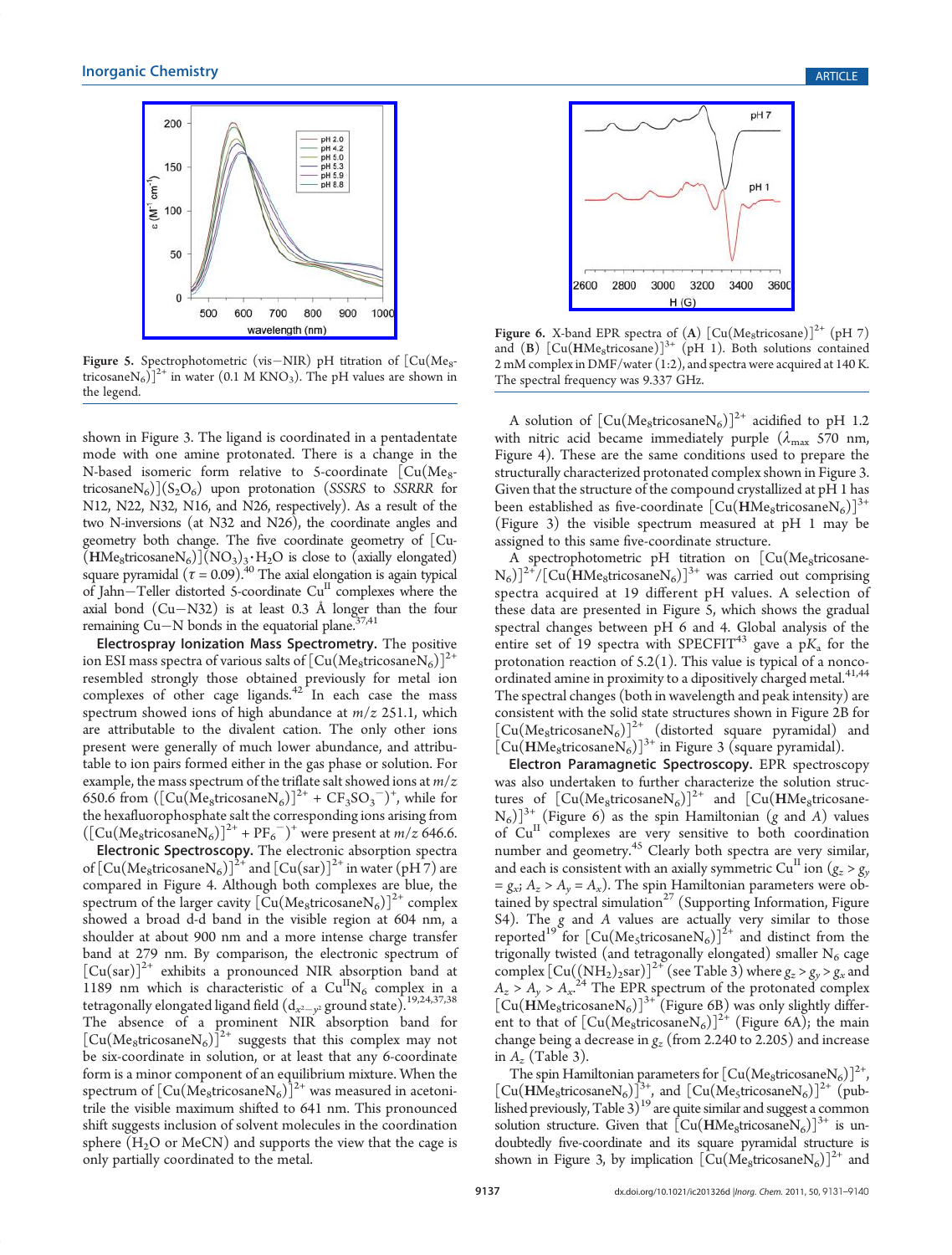$[Cu(Me<sub>5</sub>tricosaneN<sub>6</sub>)]<sup>2+</sup>$  are also dominantly five-coordinate in solution. The somewhat larger  $A_z$  and smaller  $g_z$  values found for  $[\text{Cu}(\text{HMe}_{8}\text{tricosane}\text{N}_{6})]^{3+}$  are consistent with a structure closer to ideal square pyramidal (essentially coplanar equatorial N-donors) relative to five-coordinate  $[Cu(Me_8tri \cos$ ane $N_6$ ]<sup>2+</sup> where a solid state structure intermediate of square pyramidal and trigonal bipyramidal was found (Figure 2B).

Recently it has been shown that  $\left[\text{Cu}(M_{\text{e}}\text{stricosaneN}_6)\right]^{2+}$  (as its  $CF_3SO_3^-$  salt) is also capable of adopting a pentadentate coordinated structure, even without ligand protonation, although in that case the  $CF_3SO_3^-$  anion was found to be coordinated in the solid state.<sup>46</sup> Previously  $\left[\text{Cu}(M\text{e}_5\text{tricosaneN}_6)\right]^{2+}$  was crystallized and structurally characterized in a six-coordinate form,<sup>19</sup> so it also appears that five and six-coordinate  $[Cu(Me<sub>5</sub>trico$ sane $N_6$ ]<sup>2+</sup> complexes are also in facile equilibrium in solution, which parallels the behavior of the new  $\left[\mathrm{Cu}(\mathrm{Me}_8\mathrm{tricosaneN}_6)\right]^2$ complexes reported herein.

Electrochemistry. Previous cyclic voltammetry studies of the small cavity cage complex  $\left[\text{Cu(sar)}\right]^{2+}$  demonstrated that it undergoes an irreversible reduction in aqueous solution at all scan rates.<sup>47</sup> This may be attributed to the  $Cu<sup>I</sup>$  ion being incompatible with the preferred hexadentate binding mode of the cage. No structurally characterized six-coordinate  $Cu<sup>I</sup>$  complexes are known, and  $\acute{\rm Cu}^{\rm I}$  complexes with coordination numbers greater than 4 are very rare. The cyclic voltammogram of a neutral, aqueous solution of  $\left[\mathrm{Cu}(\mathrm{Me}_8\mathrm{tricosaneN}_6)\right]^{2+}$  shows a facile and quasi-reversible  $\text{Cu}^{\text{II/I}}$  couple at  $-690$  mV vs Ag/AgCl with the anodic/cathodic peak current ratio  $(i_{pa}/i_{pc})$  being essentially unity at all sweep rates from 20 to  $1000 \text{ mV s}^{-1}$ . Representative voltammograms are shown in Figure 7 recorded at pH 7. The peak separation  $(\Delta E)$  increased only slightly from  $65\,\mathrm{mV}$  (at a  $20\,\mathrm{mV}^{-1}$  sweep rate) to 98 mV (1000 mV s $^{-1}$  sweep rate) indicative of fast heterogeneous electron transfer. For comparison the electrochemical data for  $\left[\text{Cu}(\text{Me}_5 \text{tricosaneN}_6)\right]^{2+19}$  and the smaller cavity cage  $\left[\text{Cu(NH}_2)\right]^{2+}$  are included in Table 3.



Figure 7. Cyclic voltammetry of  $[Cu(Me<sub>8</sub>tricosaneN<sub>6</sub>)]<sup>2+</sup>$  (0.1 M aqueous NaNO<sub>3</sub>, pH 7) at different sweep rates (20 to 500 mV s<sup>-1</sup>).

The voltammetry of  $\left[\text{Cu}(Me<sub>8</sub>tricosaneN<sub>6</sub>)\right]^{2+}$  is strongly pH dependent. Bearing in mind the  $pK_a$  of  $5.2(1)$  determined spectrophotometrically for  $\left[\text{Cu}(\text{Me}_8 \text{tricosaneN}_6)\right]^{24}$  the results reflect the electrochemistry of  $\left[\text{Cu}(\text{Me}_8 \text{tricosaneN}_6)\right]^{2+}$  and its conjugate acid  $[Cu(HMe<sub>8</sub>tricosaneN<sub>6</sub>)]<sup>3+</sup>$ . As the pH is lowered (Figure 8), an irreversible cathodic peak emerges at  $-420$  mV which is due to reduction of  $\left[\mathrm{Cu}(\mathrm{HMe}_8\mathrm{tricosaneN}_6)\right]^{3+}$  followed by rapid acid catalyzed dissociation liberating Cu<sub>aq</sub><sup>+</sup> from the cage. Below ∼pH 4 a cathodic H<sup>+</sup> reduction wave  $\left(\text{ca.} -\frac{650 \text{ mV}}{99 \text{ kg}}\right)$  becomes dominant and obscures all other signals to lower potential. At pH values between 7 and 10 the voltammetry is unchanged.

Structural Aspects and Crystal Packing. Apart from the greater degree of conformational flexibility seen in complexes from the  $[M(Me_5tricosaneN_6)]^{n+}$  and  $[M(Me_8trico$ sance $N_6$ ]<sup>n+</sup> family, the disorder also seen commonly in the limited set of crystal structures from these expanded cages appears to be a consequence of their more "spherical" shape relative to the  $[M(sar)]^{n+}$  and  $[M(sep)]^{n+}$  analogues. This is illustrated in Figure 9 where three "representative" crystal structures of complexes (two  $Co^{III}$  and one  $Co^{II}$ ) from each family are shown in space filling representation. The  $[M((NH<sub>3</sub>)<sub>2</sub> sar)]<sup>n+</sup> complex cation (Figure 9A) has an elongated,$ ellipsoidal shape with the three ethylenediamine chelates resulting in a narrow equatorial "belt" encircling the metal. In contrast the  $[M(MegtricosaneN<sub>6</sub>)]<sup>n+</sup>$  (Figure 9B) and  $[M(MegtricosanceN<sub>6</sub>)]<sup>n+</sup>$ (Figure 9C) cations, with six-membered chelate rings and methyl groups attached to the central C-atom define a more oblate shape. To aid comparisons, all three complexes bear an isosteric substituent  $(-NH<sub>3</sub><sup>+</sup> or -CH<sub>3</sub>)$  on the apical cap C-atoms, so are essentially the same vertical length as drawn. Apart from their more isotropic shape, the NH groups in  $[M(Me_5tricosaneN_6)]^{n+}$  and  $[M(Me_8$ tricosance $N_6$ ]<sup>n+</sup> are more obscured (blue N atoms) by the adjacent methyl groups rendering them less accessible to H-bond acceptors in the crystal lattice. We believe that these features are responsible for the disorder we have seen so far in many complexes from the  $Me<sub>5</sub>tricosaneN<sub>6</sub>$  and  $Me<sub>8</sub>tricosaneN<sub>6</sub>$  family.



Figure 8. Cyclic voltammetry of 1 mM  $\left[\text{Cu}(\text{Me}_8 \text{tricosaneN}_6)\right]^{2+}$  (0.1 M aqueous NaNO<sub>3</sub>, 100 mV s<sup>-1</sup> sweep rate) at different pH values.

| Table 3. EPR Spin Hamiltonian Parameters, Optical Spectroscopy, and Electrochemical Data for Cu <sup>II</sup> Complexes in This Work |  |  |
|--------------------------------------------------------------------------------------------------------------------------------------|--|--|
|                                                                                                                                      |  |  |

|                              | $g_{z}$ $(A_{z}, G)$ | $g_{\nu}$ $(A_{\nu}, G)$ | $g_x(A_x)$ | $\lambda_{\max}$ (nm) | $E_{\text{Cu(II/I)}}$ (mV vs Ag/AgCl) |
|------------------------------|----------------------|--------------------------|------------|-----------------------|---------------------------------------|
| $[Cu(MegtricosaneN6)]^{2+}$  | 2.240(159)           | 2.052(20)                | 2.052(20)  | 604, 900(sh)          | $-690$                                |
| $[Cu(HMe8tricosaneN6)]^{3+}$ | 2.205(177)           | 2.050(24)                | 2.050(24)  | 570                   | $-420$ (cathodic peak, irrev.)        |
| $[Cu(Me5tricosaneN6)]2+$     | 2.250(160)           | $2.060(-)$               | $2.060(-)$ | 616                   | $-760$                                |
| $[Cu(NH2)2 sar)]2+$          | 2.220(130)           | 2.12(55)                 | 2.07(15)   | 658, 1177             | $-750$ (cathodic peak, irrev.)        |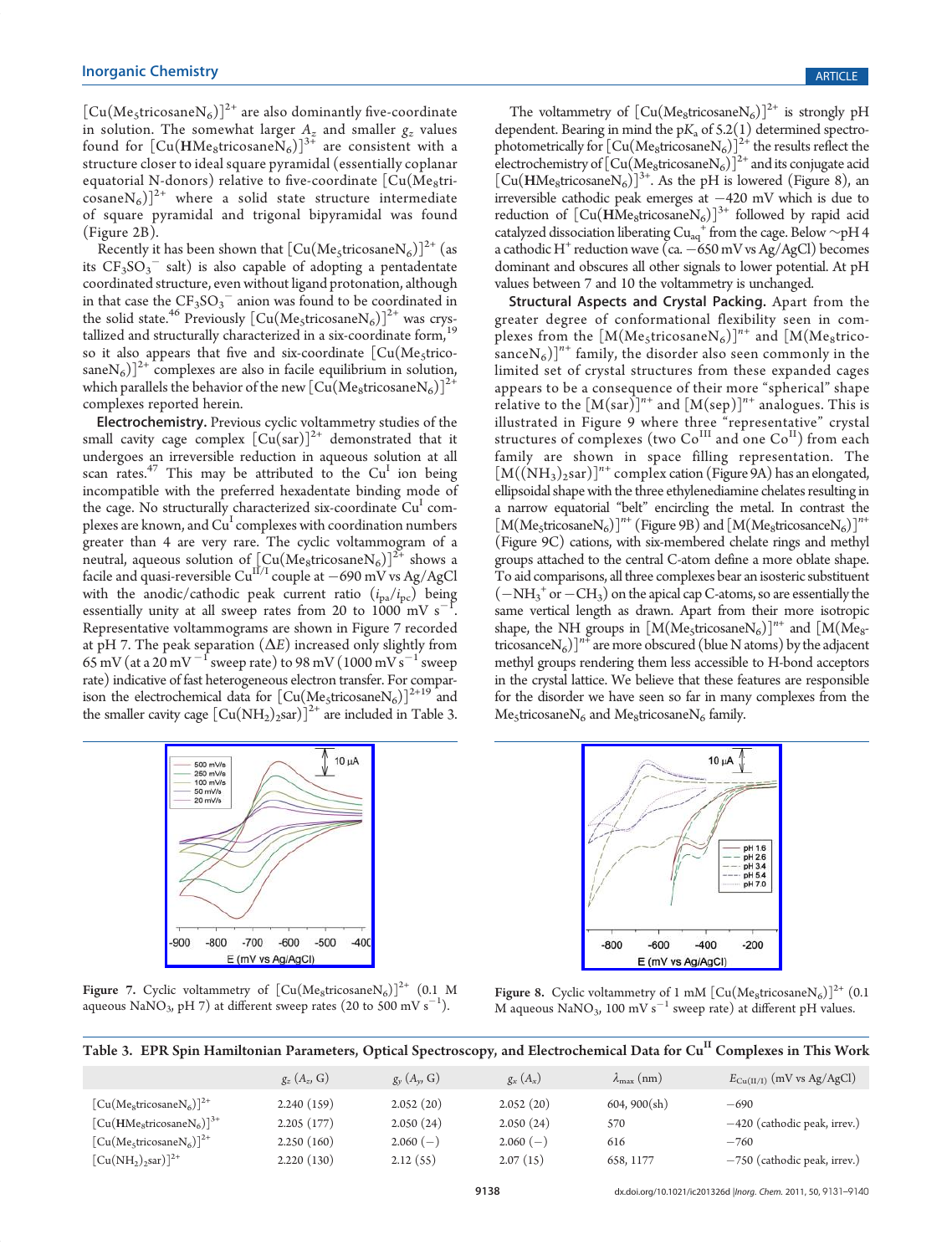

Figure 9. Space filling representations of the complex cations (A)  $[Co((NH_3)_2\text{sar})]^{5+}$  (bis(antimonyl tartrate) chloride salt),<sup>23</sup> (B)  $[Co(Me, -1)]$ tricosane $N_6$ )] $^{3+}$  (PF $_6^-$ salt), $^{16}$  and (C) [Co(Me $_8$ tricosane $N_6$ )] $^{2+}$  (nitrate salt). $^{21}$  Coordinates taken from Cambridge Structural Database and displayed in Mercury (vers 2.4).

#### **CONCLUSIONS**

We have shown that the ligand Me<sub>8</sub>tricosane $N_6$  is unique among the hexaamine cage family in being able to accommodate a number of different coordination modes in this case to the same metal  $Cu<sup>11</sup>$ . The larger and flexible cavity offered by Me<sub>8</sub>tricosa $neN<sub>6</sub>$  is in contrast to ligands from the sar family which bind all six-coordinate transition metals tightly and in most cases irreversibly. Fortunately, we have been able to isolate and structurally characterize two distinct forms of  $\left[\text{Cu(Me_{8}\text{tricosane})}\right]^{2+}$ ; one six-coordinate and the other five-coordinate. In solution all evidence (EPR, electrochemistry, and optical spectroscopy) leads to the conclusion that  $\left[\mathrm{Cu}(\mathrm{Me}_8\mathrm{tricosaneN}_6)\right]^{2+}$  (at neutral or basic pH) is predominantly in a five-coordinate form resembling that shown in Figure 2B, that is, only five of the six N-donors are bound to the metal at any given time. Given the remarkably similar spectroscopy of  $[\text{Cu}(\text{Me}_8 \text{tricosaneN}_6)]^{2+}$ and  $\left[\text{Cu}(\text{Me}_{5}\text{tricosaneN}_{6})\right]_{2}^{2+}$  (Table 3), we believe it is likely that  $\left[\text{Cu}(M\text{e}_{5}\text{tricosaneN}_{6})\right]^{2+}$  too is five-coordinate in solution and can also equilibrate between 6- and 5-coordinate forms rapidly. Further studies of this remarkable new addition to the hexaamine cage family are underway.

#### **ASSOCIATED CONTENT**

**6** Supporting Information. Crystal structure data in CIF format, 2D NMR spectra of Me<sub>8</sub>tricosane $N_6$ , views of the disordered  $\left[\text{Cu}(\text{Me}_8 \text{tricosaneN}_6)\right]^{2+}$  cation, packing diagram for  $[Cu(Me<sub>8</sub>tricosaneN<sub>6</sub>)](S<sub>2</sub>O<sub>6</sub>) · H<sub>2</sub>O, and simulated and$ experimental EPR spectra. This material is available free of charge via the Internet at http://pubs.acs.org.

#### **NUTHOR INFORMATION**

#### Corresponding Author

\*E-mail: p.bernhardt@uq.edu.au (P.V.B.), sralph@uow.edu.au (S.F.R.).

#### Notes

)Deceased, 29th December 2008.

#### **ACKNOWLEDGMENT**

We gratefully acknowledge financial support from the Australian Research Council (DP1096029 to P.V.B.) as well as the Universities of Wollongong and Queensland. We also thank Dr. Chris Noble (University of Queensland) for assistance with the EPR measurements.

#### **REFERENCES**

(1) Creaser, I. I.; Harrowfield, J. M.; Herlt, A. J.; Sargeson, A. M.; Springborg, J.; Geue, R. J.; Snow, M. R. J. Am. Chem. Soc. 1977, 99, 3181–3182.

(2) Geue, R. J.; Hambley, T. W.; Harrowfield, J. M.; Sargeson, A. M.; Snow, M. R. *J. Am. Chem. Soc.* 1984, 106, 5478-5488.

(3) Bottomley, G. A.; Clark, I. J.; Creaser, I. I.; Engelhardt, L. M.; Geue, R. J.; Hagen, K. S.; Harrowfield, J. M.; Lawrance, G. A.; Lay, P. A.; Sargeson, A. M.; See, A. J.; Skelton, B. W.; White, A. H.; Wilner, F. R. Aust. J. Chem. 1994, 47, 143-179.

(4) Creaser, I. I.; Geue, R. J.; Harrowfield, J. M.; Herlt, A. J.; Sargeson, A. M.; Snow, M. R.; Springborg, J. *J. Am. Chem. Soc.* 1982, 104, 6016–6025.

(5) Di Bartolo, N.; Sargeson, A. M.; Smith, S. V. Org. Biomol. Chem. 2006, 4, 3350–3357.

(6) Voss, S. D.; Smith, S. V.; Di Bartolo, N.; McIntosh, L. J.; Cyr, E. M.; Bonab, A. A.; Dearling, J. L. J.; Carter, E. A.; Fischman, A. J.; Treves, S. T.; Gillies, S. D.; Sargeson, A. M.; Huston, J. S.; Packard, A. B. Proc. Natl. Acad. Sci. U.S.A. 2007, 104, 17489-17493.

(7) Sessler, J. L.; Seidel, D. Angew. Chem., Int. Ed. 2003, 42, 5134–5175.

(8) Sessler, J. L.; Davis, J. M. Acc. Chem. Res. 2001, 34, 989–997.

- (9) Sessler, J. L.; Tomat, E. Acc. Chem. Res. 2007, 40, 371–379.
- (10) Steed, J. W. Coord. Chem. Rev. 2001, 215, 171-221.

(11) Mateus, P.; Bernier, N.; Delgado, R. Coord. Chem. Rev. 2010, 254, 1726–1747.

(12) Kang, S. O.; Llinares, J. M.; Day, V. W.; Bowman-James, K. Chem. Soc. Rev. 2010, 39, 3980-4003.

(13) Kang, S. O.; Hossain, M. A.; Bowman-James, K. Coord. Chem. Rev. 2006, 250, 3038–3052.

(14) Hof, F.; Craig, S. L.; Nuckolls, C.; Rebek, J. J. Angew. Chem., Int. Ed. 2002, 41, 1488-1508.

(15) Lindoy, L. F.; Meehan, G. V.; Vasilescu, I. M.; Kim, H. J.; Lee, J.-E.; Lee, S. S. Coord. Chem. Rev. 2010, 254, 1713-1725.

(16) Geue, R. J.; Hohn, A.; Ralph, S. F.; Sargeson, A. M.; Willis, A. C. J. Chem. Soc., Chem. Commun. 1994, 1513–1515.

(17) Brown, K. N.; Geue, R. J.; Sargeson, A. M.; Moran, G.; Ralph, S. F.; Riesen, H. Chem. Commun. 1998, 2291–2292.

(18) Haller, K. J.; Rae, A. D.; Bygott, A. M. T.; Hockless, D. C. R.; Ralph, S. F.; Geue, R. J.; Sargeson, A. M. Acta Crystallogr., Sect. B 1999, 55, 380–388.